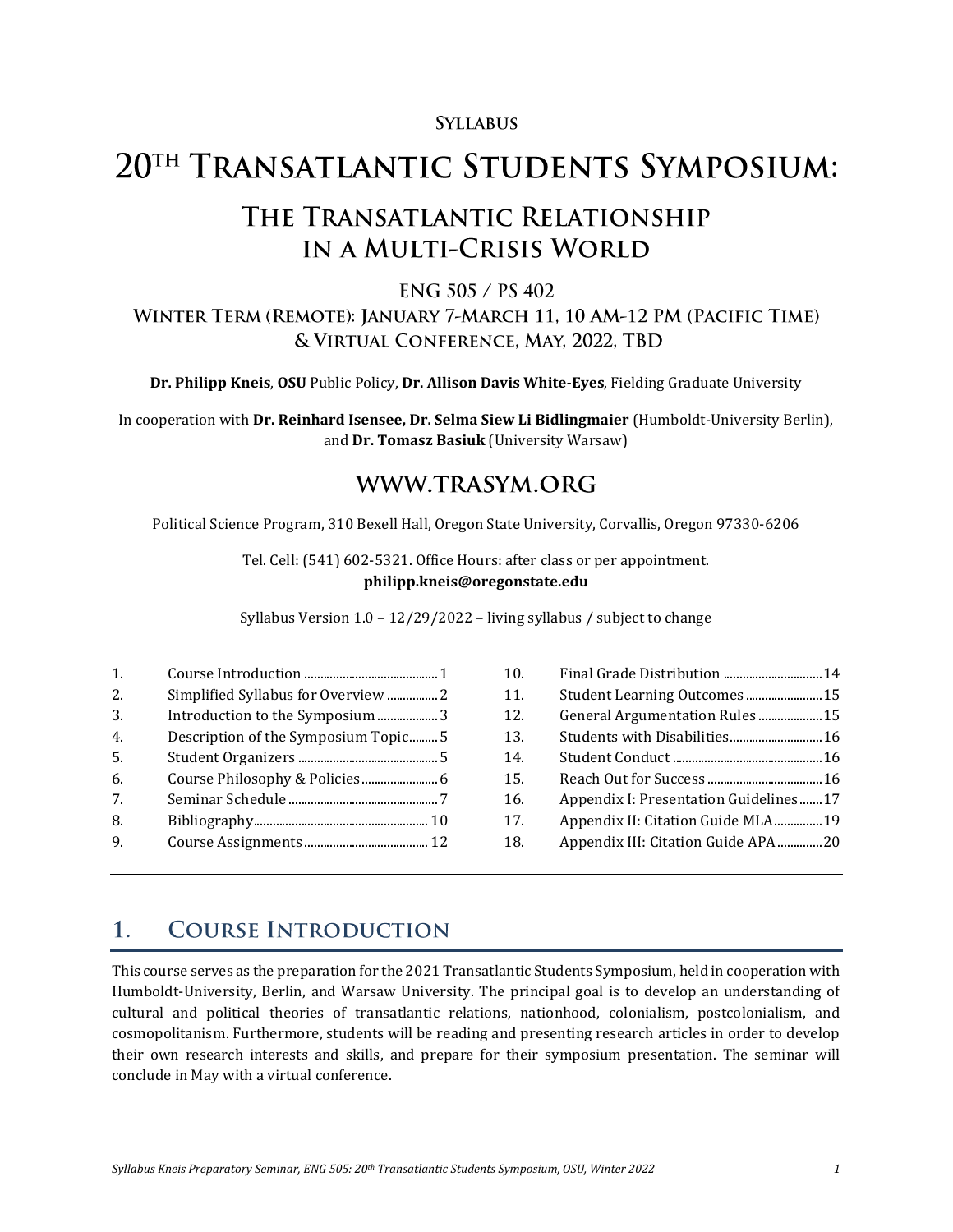#### <span id="page-1-0"></span>**SIMPLIFIED SYLLABUS FOR OVERVIEW - DETAILS BELOW**  $2_{\cdot}$

## **UNIT I: FREEDOM & SOVEREIGNTY**

- ❖ *Assignment 1: Discussion Forum (ongoing, all weeks)*
- ❖ *Assignment 2: Presentation of Assigned Text (as per sign-up sheet)*
- *Week 1: January 7: Introduction.*
- *Week 2: January 14: Nation and Sovereignty. Texts by Stuart Hall, Benedict Anderson, Stephen Krasner, and Eric Hobsbawm.*
- *Week 3: January 21: Freedom and Responsibility. Texts by Eric Foner, Rüdiger Kunow, Philip Pecorino & Immanuel Kant, and Bjørn Myskja.*

## **UNIT II: STATES OF EXCEPTION**

- *Week 4: January 28: Democracy and Emergency. Texts by Jef Huysmans, Ulrich Beck, Jens Zinn, and Garrett Hardin.*
- *Week 5: February 4: Trauma and Suffering. Texts by Paul Gilroy and Hannah Arendt.*
- *Week 6: February 11: Tradition and Progress. Texts by Amartya Sen, Paul Gilroy, Linda Tuhiwai Smith, and Ronald Inglehart & Pippa Norris.*

❖ *Assignment 3: Outline of Research Topic Due*

## **UNIT III: THE POLITICS OF THE WORLD**

- *Week 7: February 18: Realism, Idealism and Populism. Texts by Jack Snyder, Fareed Zakaria, William Galston, Samuel Huntington, and Wendell Bell.*
- *Week 8: February 25: Cosmopolitanism and its Discontents. Texts by Kwame Anthony Appiah, John Micklethwait & Adrian Wooldridge, Seyla Benhabib, and Will Kymlicka.*
- *Week 9: March 4: Past and Future. Texts by Robert Heilbroner, Bruno Latour, Sylvia Winter, Theodor Adorno, and Francis Fukuyama.*

## **UNIT IV: STUDENT RESEARCH**

*Week 10: March 11: Student Presentations (longer session, if possible)*

- ❖ *Assignment 4: Research Presentation*
- ❖ *Assignment 5: Research Paper Due Friday of Week 11, March 19*

*May: Symposium Conference (Virtual, Date TBC)*

*We will also have additional virtual events and videoconferences with our partners planned.*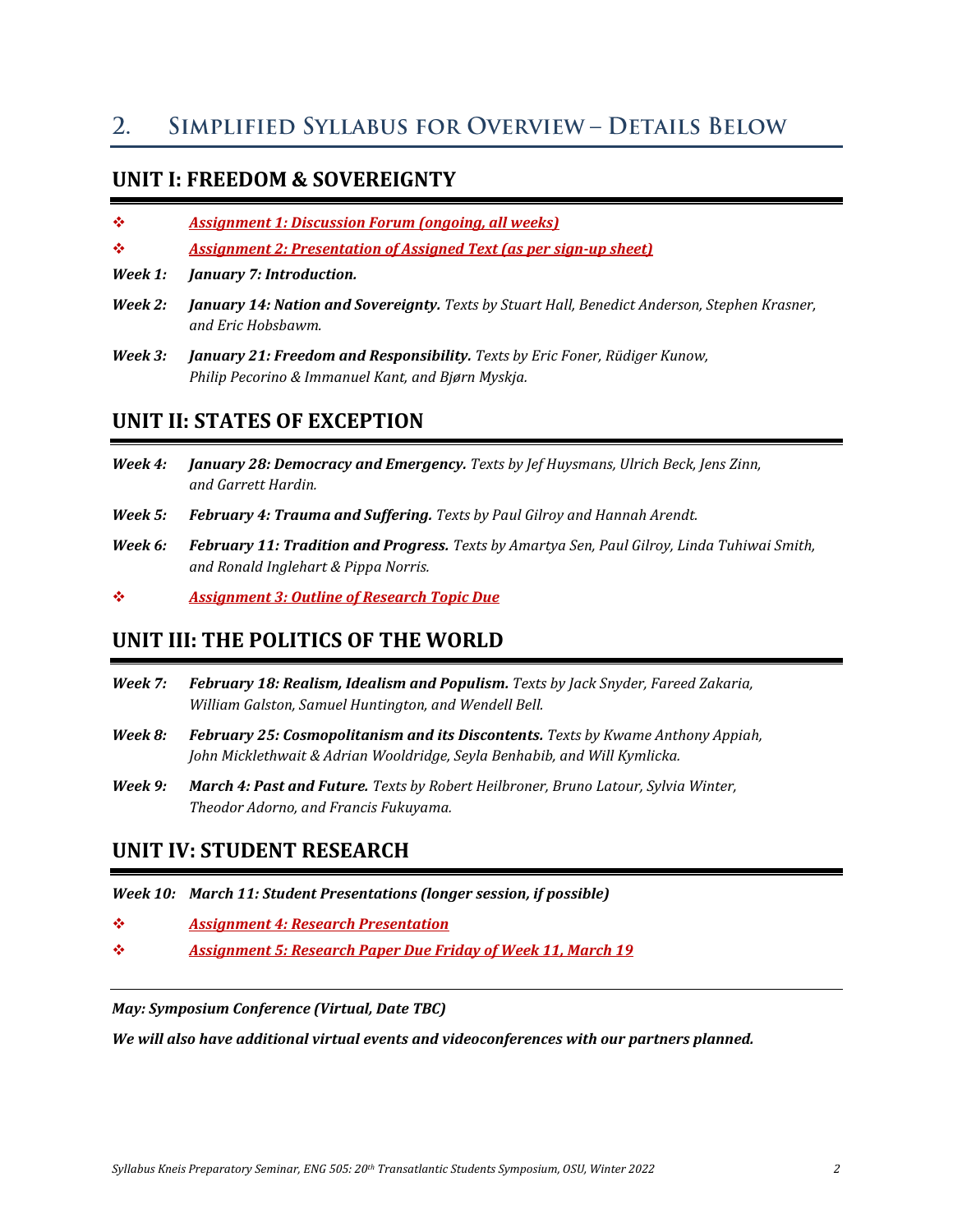### <span id="page-2-0"></span> $\overline{3}$ . **INTRODUCTION TO THE SYMPOSIUM:** HISTORY AND OUTLINE OF THE PROGRAM

## *General Aim and Scope of the Symposia*

The Transatlantic Students Symposia are a series of short-term graduate-level exchanges that provide a student-based and largely student-run space for the discussion of topics of contemporary relevance in an interdisciplinary, experiential and transatlantic setting.

The student-based symposia are organized in cooperation between Oregon State University, Humboldt-University Berlin (Germany), and the University of Warsaw (Poland). Faculty-led workshops and courses at all three participating universities prepare a joint field trip, the symposium week, which contains institutional visits, talks and workshops, and concludes with a final student-based and student-organized conference.



The symposia are targeted towards students of the humanities and social sciences, including Public Policy, Political Science, Cultural and Literary Studies, History, Education, and others, who are working together in order to approach political and historical topics with a strong relation to present-day cultural and public policy issues. The students are furthermore provided with an outlook into professional and practical applications of their academic training.

## *Structure of the Symposia (if held in-person)*

The student-based symposia are accompanied by faculty-led workshops and courses in the academic term preceding the field trip portion. Subsequently, the symposium week contains institutional visits, talks and workshops, and concludes with a final student-based and student-organized conference.

The symposia are structured as follows:

During the **Preparatory Phase**, decisions about the symposium theme are made by faculty organizers. During the term directly preceding the symposium, students are prepared in classroom seminars at each of the participating universities. This also includes online tools such as discussion forums and video conferencing. Student selection is based on academic merits, and lies within the discretion of the respective unit.

The **Symposium Week** will take place during Spring Break and consists of several days of joint activities at a specific location. These are:

- cultural activities (museum visits, archaeological sites, art galleries, theater, etc.)
- social activities
- academic workshops by expert speakers on several issues related to the topic of the symposium
- visits to political (both official authorities and NGOs), economic and cultural institutions related to the topic of the symposium

The symposium week concludes with student research presentations that are held in a public **Academic Conference**. The conference is organized by the student/assistant organizers with input from academic faculty.

We will also maintain connections with symposium participants in order to create a community of former symposium participants.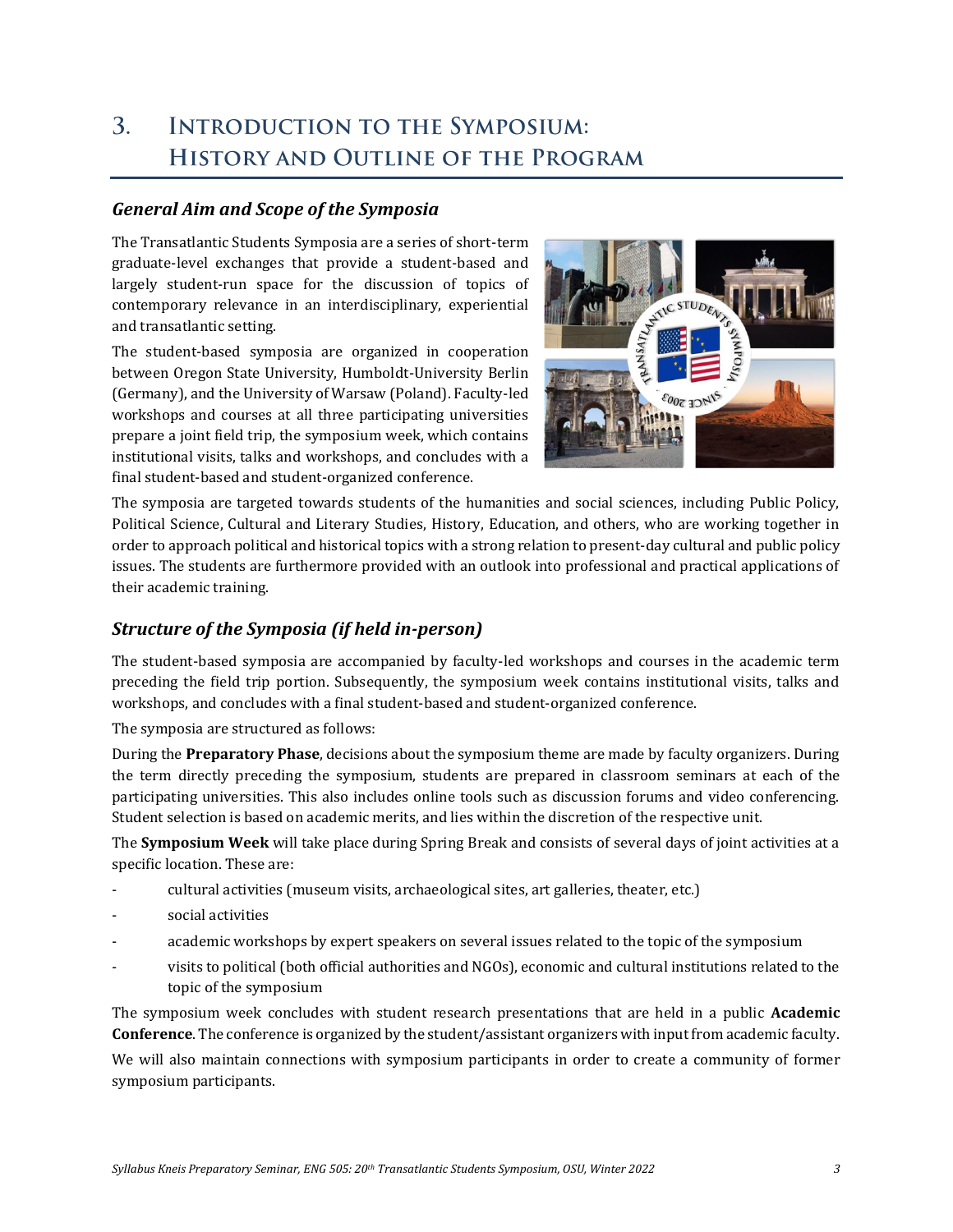## *Structure of the Symposia (if held virtually)*

If circumstances demand the symposium be held virtually, the class prepares for a virtual student conference. The symposium week will not be held in person. The class itself will be opened to a more global student population in order to enhance the international character of our conversations.

## *Experiential Learning and Central Objectives of the Program*

The Transatlantic Students Symposia allow us to provide graduate students with a **multi-dimensional**, both **theoretical and applied**, outlook for their field of study and their future occupation, moving **beyond traditional classroom instruction**. The symposia are conceived as a form of **experiential learning**. The classroom seminars are aimed at preparing participating students for the experiences of the symposium week. Students are also encouraged to conduct their own research, partially in a collaborative way, which will then cumulate into the final conference presentations.

The field trip portion specifically provides students with a **hands-on perspective** to otherwise rather theoretical classroom discussions. By integrating practical components into the symposium week, we are also offering an **outlook on future career opportunities and internships** (in diplomacy, politics, consulting, cultural work, etc.).

We are choosing program alumni to function as student organizers in their second year of participation. This model of **student leadership** ties in with the experiential learning methodology of the symposium.

Both in the preparatory phase and throughout the symposium week, academic faculty engage in team-teaching and in **expanding their own disciplinary boundaries** by allowing for an inter- and trans-disciplinary exchange of ideas and methods.

Furthermore, opening up an experiential space for the student organizers and the students requires faculty to shift their roles from active teaching to facilitating experiential learning. As a result, this may allow for **innovative approaches to both teaching and learning**. These are realized by also building on the following central components: (1) internationality, (2) inter-disciplinarity, (3) collegiality and collaborative learning, (4) diversity, (5) student scholarship and research, and (6) student leadership.

### *Further Documentation about the Program*

<span id="page-3-0"></span>In order to provide a more detailed overview and description of the program, we have provided a Program Report on our web site[: https://www2.hu-berlin.de/transatlantic/program/report.html](https://www2.hu-berlin.de/transatlantic/program/report.html)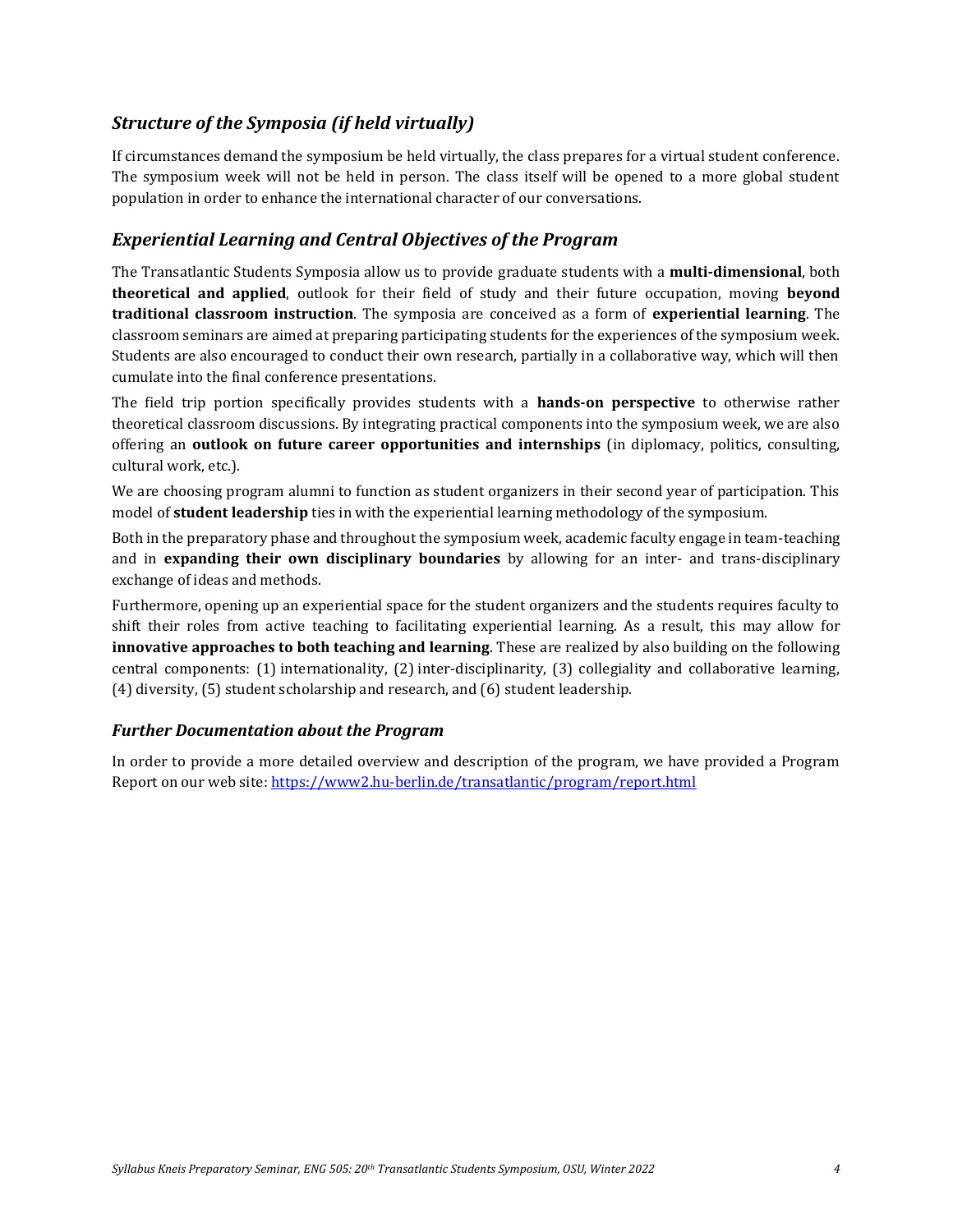#### **DESCRIPTION OF THE TOPIC OF THE SYMPOSIUM**  $\overline{4}$ .

We are living in a multi-crisis world. A global pandemic, climate change, challenges to democracy, the continued legacy of colonialism, increased movements of refugees, as well as the global rise of authoritarian tendencies have been the defining features of the last years.

Additionally, the world has moved away from the unipolar world of the brief post-Cold War period and is becoming more multipolar. For several years now, the United States has increasingly resisted the role of the leading power in the world. The geopolitical landscape is undergoing serious changes, from the rise of China, the reestablishing of the Russian sphere of influence, and the creation of new alliances such as the QUAD (US, UK, Japan and India) and AUKUS (Australia, UK and US).

These developments have also affected the transatlantic relationship. Brexit has led to a crisis of identity within Europe and will continue to affect the ability of the European Union to serve as a democratic role model in the world. The transatlantic partners seem to be drifting apart in their foreign policy. Domestically, strong divisions have appeared throughout the recent years, more seriously in the United States and the United Kingdom than in Europe, although due to Covid, such societal divisions seem to have become a global phenomenon.

The 20th Transatlantic Students Symposium will address some of the crises that we share within the transatlantic world: the different policies and cultural attitudes regarding Covid and the resulting social, political and economic conflicts, as well as repercussions of the pandemic on the movements of refugees as they are calling national immigration policies to task.

The program will be held in cooperation between Oregon State University, Humboldt-University Berlin, the University of Warsaw, and the University of Washington. We will pursue a hybrid format, due to limitations still laid upon us by the Covid crisis. Part of the programming will be held virtually, others on site. In addition, we will partner with a program held by the University of Washington in Rome on the topic of "Unity and Disunity: Comparative Perspectives on the EU and the United States." Students will participate in a virtual conference between all four campuses in Spring 2022 allowing for the sharing of research, perspectives and opportunities for ongoing dialogue in a truly global constellation of ideas.

#### <span id="page-4-0"></span> $5<sub>1</sub>$ **STUDENT ORGANIZERS**

The Transatlantic Students Symposia utilize a model of student leadership. Student organizers are alumni that have participated in at least one previous iteration of the program. Each participating university will be represented with a contingent of organizers, who will work together.

Student organizers will take up a selection of tasks during both the class and the symposium, and will work together with the instructors. Tasks include, but may not be limited, to the following:

- Assisting in the teaching by facilitating class and online discussions
- Providing and guiding peer feedback to student research and presentations
- Facilitating student interaction across the universities
- If on-site program possible: Aiding in the organization of logistics of the symposium field trip
- If on-site program possible: Creation of a Participant Handbook
- If on-site program possible: Taking the lead on some field trip visits, including preparation of the visit and organization of the group on site
- Organizing the schedule and format of the student conference
- Conducting the student conference
- Helping with the assessment process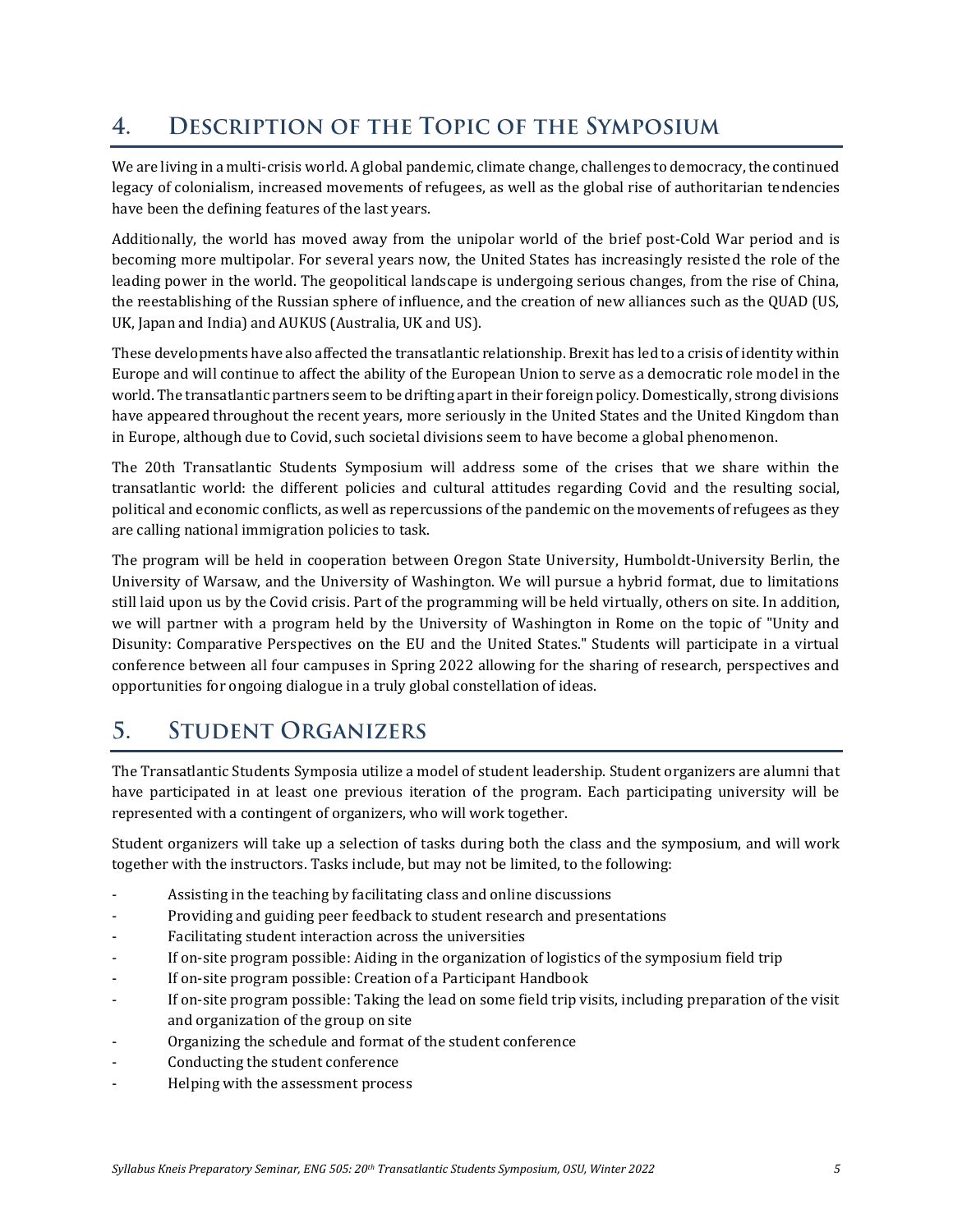#### <span id="page-5-0"></span>**COURSE PHILOSOPHY & POLICIES** 6.

The **main objective** of this course is to foster critical thinking on the basis of increased domain knowledge and advanced theoretical reflections on the topic of the class. The readings offered are academic articles or political documents. **Assignments** in this class are meant to develop student research, and critical reflection and discussion of the topic. Students are required to conduct own research and participate actively in the discussion in order to create a peer learning community.

### **General Guidelines:**

- You are required to **read this syllabus in full**. Please direct any questions directly to the instructor in person or via e-mail. Please also monitor announcements in case the schedule needs to change.
- Typically, **following all instructions** will lead to successful participation in class. For more detail, see below for the schedule, as well as on p. [7](#page-6-1) for descriptions of assignments, and p. [15](#page-14-0) for student learning outcomes.
- A seminar thrives on the regular participation of every single member of the group. You are expected to participate actively in the discussions, and you should feel free to do so. **This is a place to learn, not a place to be perfect.** You do not need to be intimidated. Everyone is in the same boat.
- **Respect your fellow students**. Everybody should feel safe to be as honest as possible. People are indeed able to **see things differently**, even though they have the same facts. If somebody makes what could be seen a mistake, be patient and understanding. Focus any **critique** on the argument and the issue, not on the person making the statement. We are all learning, and we will never be perfect.
- Language skills should not distract from your message. I do not grade language and style per se, but if writing mistakes distract too much from your argument, so that any reasonable reader would have difficulties understanding it, your grade may be affected. Writing is difficult for everyone, and takes years of practice and skill. Feel free to ask for help if you feel that your writing needs improvement. The **Writing Center** provides students with a free consulting service for their writing assignments, see [http://cwl.oregonstate.edu/owl.php.](http://cwl.oregonstate.edu/owl.php)
- In the case that I feel **attendance and reading progress** are below reasonable expectations, I reserve the right to do a quiz in order to check on reading progress.

### **Discussions:**

- With regard to the online discussion forum: **Student participation in the discussions** tends to go down with strong instructor presence. Therefore, I will limit my contributions. I will respond whenever I feel there is a need to correct or add something, or when participation is low.
- For every assignment aimed at the group (text presentation, research presentation), there is also a mandatory **Q&A** component, which will be considered when grading.
- **Regular participation** in the class is mandatory.

### **Communication with Instructor:**

- Please let me know in advance if you cannot complete assignments on time. We will find a way.
- Please send your research outline and final paper to the instructor via e-mail directly, to preempt technical issues with the online class system.
- Please feel free to contact me about any aspect of the course, or your performance. Let me know as soon as possible if there are any issues that might need my immediate attention. I'm always willing to learn myself, and improve the class whenever necessary.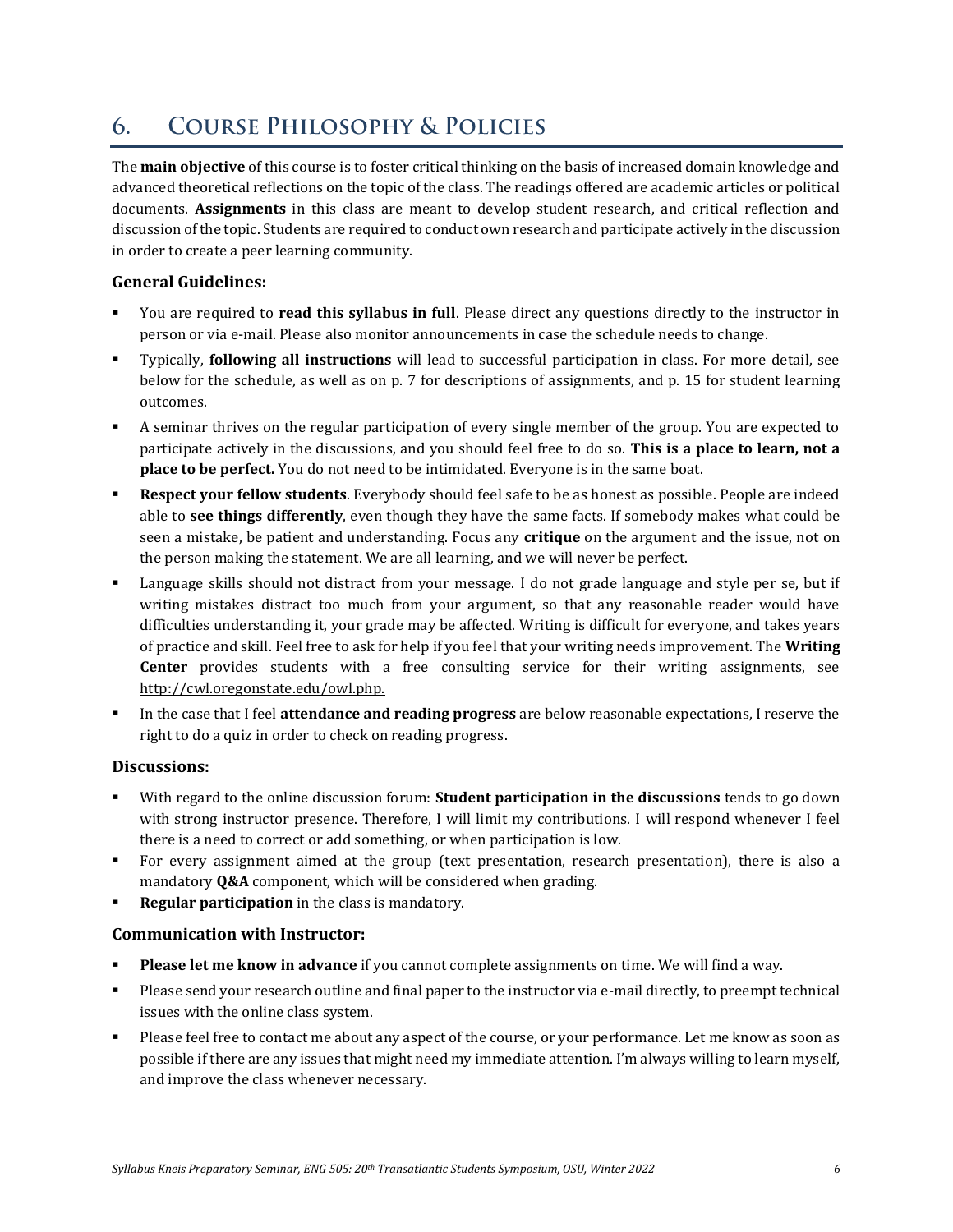#### <span id="page-6-0"></span>**SEMINAR SCHEDULE**  $7.$

## <span id="page-6-1"></span>**UNIT I: FREEDOM & SOVEREIGNTY**

- ❖ *Assignment 1: Active Discussion & Online Forum (ongoing, all weeks)*
- ❖ *Assignment 2: Presentation of Assigned Text (as per sign-up sheet)*

#### *1. Introduction*

Introductions, Symposium format, thematic overview, initial discussion

### *2. Nation and Sovereignty*

- 2.1 Hall, Stuart. "The West and the rest: Discourse and power." *Race and Racialization, 2E: Essential Readings* (1992): 85-95.
- 2.2 Anderson, Benedict. *Imagined Communities. Reflections on the Origin and Spread of Nationalism.* Rev. Ed., New York: Verso, 2006. 9-65.
- 2.3 Krasner, Stephen D. "Sovereignty." *Foreign Policy* (2001): 20-29.

#### **Additional:**

2.4 Hobsbawm, Eric. *Nations and Nationalism since 1780. Programme, Myth, Reality*. Cambridge/New York: Cambridge UP, 1990, Chapter 1: 14-45.

#### *3. Freedom and Responsibility*

- 3.1 Foner, Eric. "The Idea of Freedom in American History." *Bulletin of the GHI Washington*, Issue 34 (Spring 2004) (2004).
- 3.2 Kunow, Rüdiger. "Another kind of intimacy: Care as transnational and transcultural relationship." *Age, Culture, Humanities* 2.1 (2015): 329-335.
- 3.3 Pecorino, Philip. "Kant, The Categorical Imperative, and the Golden Rule."

#### **Additional:**

3.4 Myskja, Bjørn K. "The categorical imperative and the ethics of trust." *Ethics and Information Technology* 10.4 (2008): 213-220.

## **UNIT II: STATES OF EXCEPTION**

### *4. Democracy and Emergency*

- 4.1 Huysmans, Jef. "The jargon of exception—on Schmitt, Agamben and the absence of political society." *International political sociology* 2.2 (2008): 165-183.
- 4.2 Beck, Ulrich. "The terrorist threat: World risk society revisited." *Theory, culture & society* 19.4 (2002): 39-55.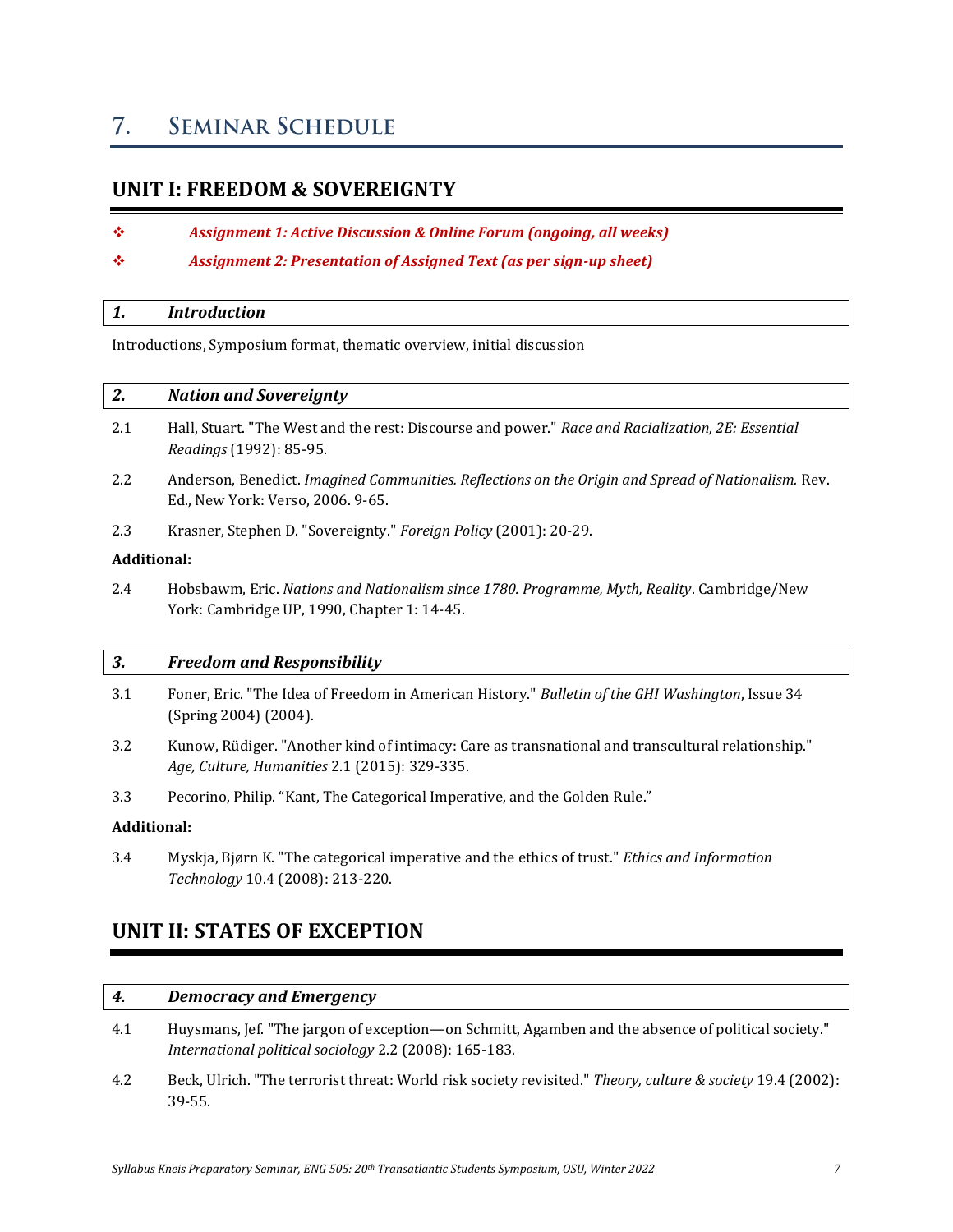4.3 Zinn, Jens O. "A monstrous threat': how a state of exception turns into a 'new normal." *Journal of Risk Research* 23.7-8 (2020): 1083-1091.

#### **Additional:**

4.4 Hardin, Garrett. "The tragedy of the commons." *Journal of Natural Resources Policy Research* 1.3 (2009): 243-253.

| 5.  | <b>Trauma and Suffering</b>                                                                                                                   |
|-----|-----------------------------------------------------------------------------------------------------------------------------------------------|
| 5.1 | Gilroy, Paul. "Lecture I. Suffering and Infrahumanity." The Tanner Lectures on Human Values, Yale<br>University, February 21, 2014. 21-50.    |
| 5.2 | Gilroy, Paul. "Lecture II. Humanities and a New Humanism." The Tanner Lectures on Human Values,<br>Yale University, February 21, 2014. 51-77. |
| 5.3 | Arendt, Hannah. "Reflections on Violence." Journal of International Affairs 23.1 (1969): 1.                                                   |
| 壘   | <b>Assignment 3: Outline of Research Topic Due</b>                                                                                            |
| 6.  | <b>Tradition and Progress</b>                                                                                                                 |
|     |                                                                                                                                               |

- 6.1 Sen, Amartya. "Development as freedom (1999)." *The globalization and development reader: Perspectives on development and global change* 525 (2014).
- 6.2 Smith, Linda Tuhiwai. *Decolonizing methodologies: Research and indigenous peoples*. Zed Books Ltd., 2013. (excerpts)
- 6.3 Inglehart, Ronald, and Pippa Norris. "The true clash of civilizations." *Foreign policy* (2003): 63-70.

#### **Additional:**

6.4 Gilroy, Paul. "Never Again: refusing race and salvaging the human." *Holberg Lecture*, 2019. <https://holbergprisen.no/en/news/holberg-prize/2019-holberg-lecture-laureate-paul-gilroy>

## **UNIT III: THE POLITICS OF THE WORLD**

- 7.1 Snyder, Jack. "One world, rival theories." *Foreign policy* 145 (2004): 52.
- 7.2 Zakaria, Fareed. "The rise of illiberal democracy." *Foreign Affairs* (1997): 22-43.
- 7.3 Galston, William A. "The Populist Challenge to Liberal Democracy". *Journal of Democracy*, April 2018, Volume 29, Number 2 , 5-19.
- 7.4 Bell, Wendell. "The clash of civilizations and universal human values." *Journal of Futures Studies* 6.3 (2002): 1-20.

#### **Additional:**

7.5 Huntington, Samuel P. "The clash of civilizations?." *Culture and politics*. Palgrave Macmillan, New York, 2000. 99-118.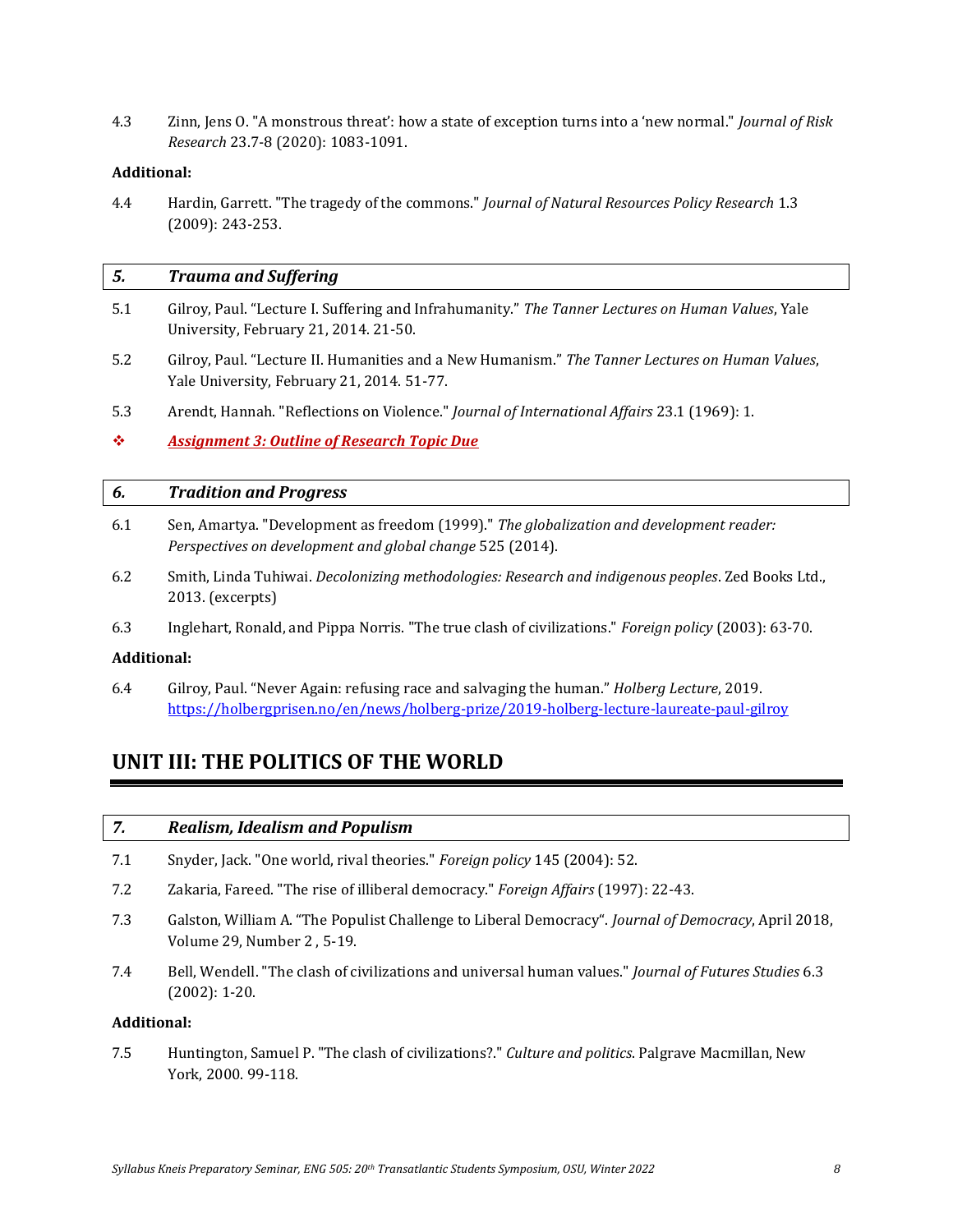| 8.  | <b>Cosmopolitanism and its Discontents</b>                                                                                                                                                         |  |  |  |
|-----|----------------------------------------------------------------------------------------------------------------------------------------------------------------------------------------------------|--|--|--|
| 8.1 | Appiah, Kwame Anthony. "Global citizenship." Fordham L. Rev. 75 (2006): 2375.                                                                                                                      |  |  |  |
| 8.2 | Micklethwait John, and Adrian Wooldridge. "The Globalization Backlash." Foreign Policy No. 126 (Sep.<br>$-$ Oct., 2001), pp. 16-18+20+22+24+26.                                                    |  |  |  |
| 8.3 | Benhabib, Seyla. "The philosophical foundations of cosmopolitan norms." Another cosmopolitanism<br>$(2006): 13-44.$                                                                                |  |  |  |
| 8.4 | Kymlicka, Will. "Liberal nationalism and cosmopolitan justice." Another cosmopolitanism (2006):<br>128-44.                                                                                         |  |  |  |
|     |                                                                                                                                                                                                    |  |  |  |
|     |                                                                                                                                                                                                    |  |  |  |
| 9.  | <b>Past and Future</b>                                                                                                                                                                             |  |  |  |
| 9.1 | Latour, Bruno. We Have Never Been Modern. Harvard University Press, 2012. Introduction.                                                                                                            |  |  |  |
| 9.2 | Wynter, Sylvia. "Unsettling the coloniality of being/power/truth/freedom: Towards the human, after<br>man, its overrepresentation—An argument." CR: The new centennial review 3.3 (2003): 257-337. |  |  |  |
| 9.3 | Adorno, Theodor W. "Education After Auschwitz." 1971. http://paep.ca/doc/CIYL%20-<br>%20Theodor%20Adorno%20-%20Education%20after%20Auschwitz.pdf                                                   |  |  |  |

#### **Additional:**

- 9.4 Heilbroner, Robert L. "What has posterity ever done for me?" *The New York Times*, Jan. 19, 1975.
- 9.5 Fukuyama, Francis. "The End of History." *The National Interest* 16 (Summer 1989): 3–18.

## **UNIT IV: STUDENT RESEARCH**

### *10. Final Presentations*

- ❖ *Assignment 4: Research Presentation*
- ❖ *Assignment 5: Research Paper Due Friday of Week 11, March 19*

## **FURTHER DATES:**

May: Symposium Conference (Virtual, Date TBC)

We will also have additional virtual events and videoconferences with our partners planned.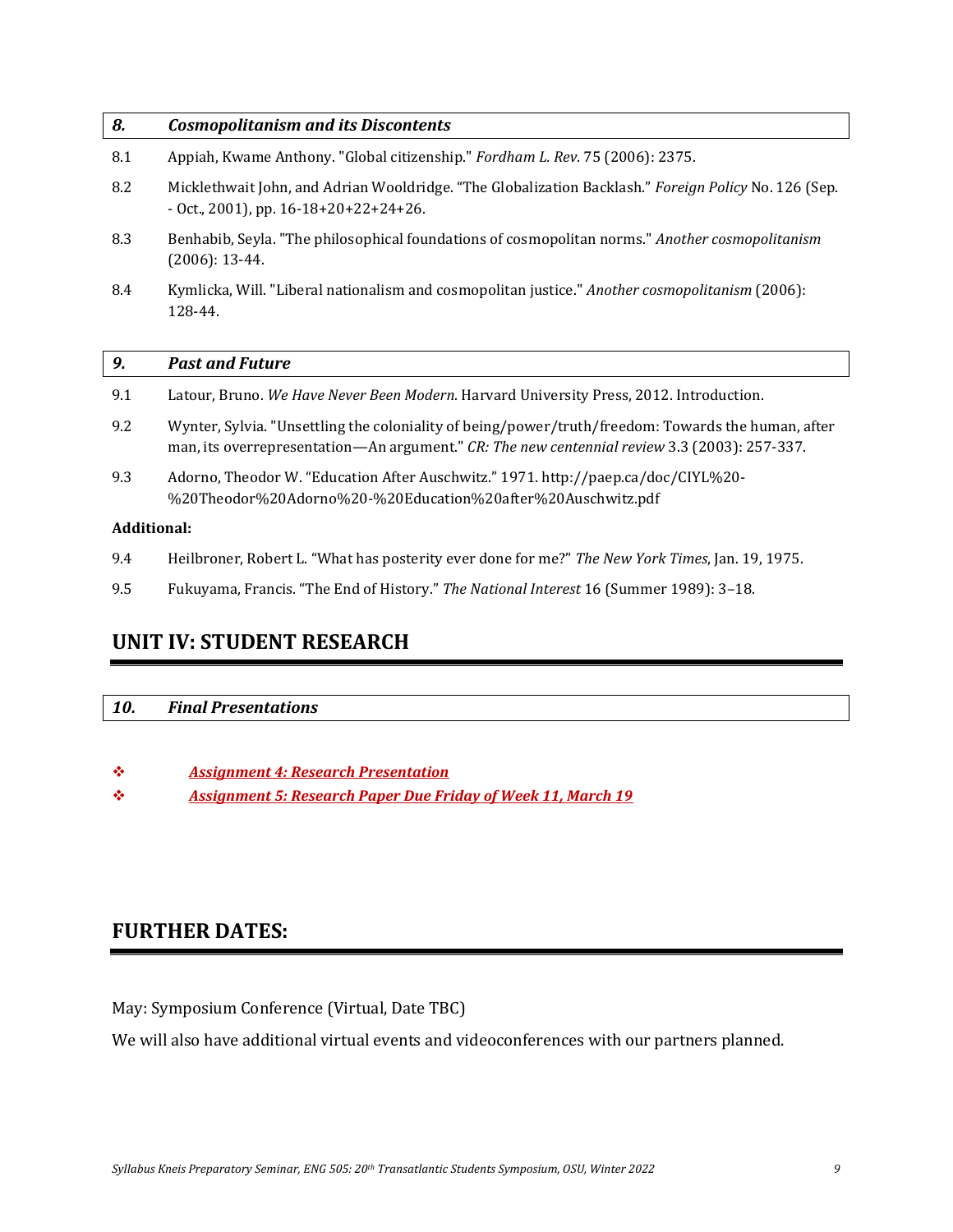#### <span id="page-9-0"></span>8. **BIBLIOGRAPHY**

While all campuses share a core syllabus, there are curricular differences due to the interdisciplinary nature of the class.

#### Week.# Text

- 9.3 Adorno, Theodor W. "Education After Auschwitz." 1971. http://paep.ca/doc/CIYL%20- %20Theodor%20Adorno%20-%20Education%20after%20Auschwitz.pdf
- 2.2 Anderson, Benedict. *Imagined Communities. Reflections on the Origin and Spread of Nationalism.* Rev. Ed., New York: Verso, 2006. 9-65.
- 8.1 Appiah, Kwame Anthony. "Global citizenship." *Fordham L. Rev*. 75 (2006): 2375.
- 5.3 Arendt, Hannah. "Reflections on Violence." *Journal of International Affairs* 23.1 (1969): 1.
- 4.2 Beck, Ulrich. "The terrorist threat: World risk society revisited." *Theory, culture & society* 19.4 (2002): 39-55.
- 7.4 Bell, Wendell. "The clash of civilizations and universal human values." *Journal of Futures Studies* 6.3 (2002): 1-20.
- 8.3 Benhabib, Seyla. "The philosophical foundations of cosmopolitan norms." *Another cosmopolitanism* (2006): 13-44.
- 3.1 Foner, Eric. "The Idea of Freedom in American History." *Bulletin of the GHI Washington*, Issue 34 (Spring 2004) (2004).
- 9.5 Fukuyama, Francis. "The End of History." *The National Interest* 16 (Summer 1989): 3–18.
- 7.3 Galston, William A. "The Populist Challenge to Liberal Democracy". *Journal of Democracy*, April 2018, Volume 29, Number 2 , 5-19.
- 5.1 Gilroy, Paul. "Lecture I. Suffering and Infrahumanity." *The Tanner Lectures on Human Values*, Yale University, February 21, 2014. 21-50.
- 5.2 Gilroy, Paul. "Lecture II. Humanities and a New Humanism." *The Tanner Lectures on Human Values*, Yale University, February 21, 2014. 51-77.
- 6.4 Gilroy, Paul. "Never Again: refusing race and salvaging the human." *Holberg Lecture*, 2019. [https://holbergprisen.no/en/news/holberg-prize/2019-holberg-lecture-laureate-paul](https://holbergprisen.no/en/news/holberg-prize/2019-holberg-lecture-laureate-paul-gilroy)[gilroy](https://holbergprisen.no/en/news/holberg-prize/2019-holberg-lecture-laureate-paul-gilroy)
- 2.1 Hall, Stuart. "The West and the rest: Discourse and power." *Race and Racialization, 2E: Essential Readings* (1992): 85-95.
- 4.4 Hardin, Garrett. "The tragedy of the commons." *Journal of Natural Resources Policy Research* 1.3 (2009): 243-253.
- 9.4 Heilbroner, Robert L. "What has posterity ever done for me?" *The New York Times*, Jan. 19, 1975.
- 2.4 Hobsbawm, Eric. *Nations and Nationalism since 1780. Programme, Myth, Reality*. Cambridge/New York: Cambridge UP, 1990, Chapter 1: 14-45.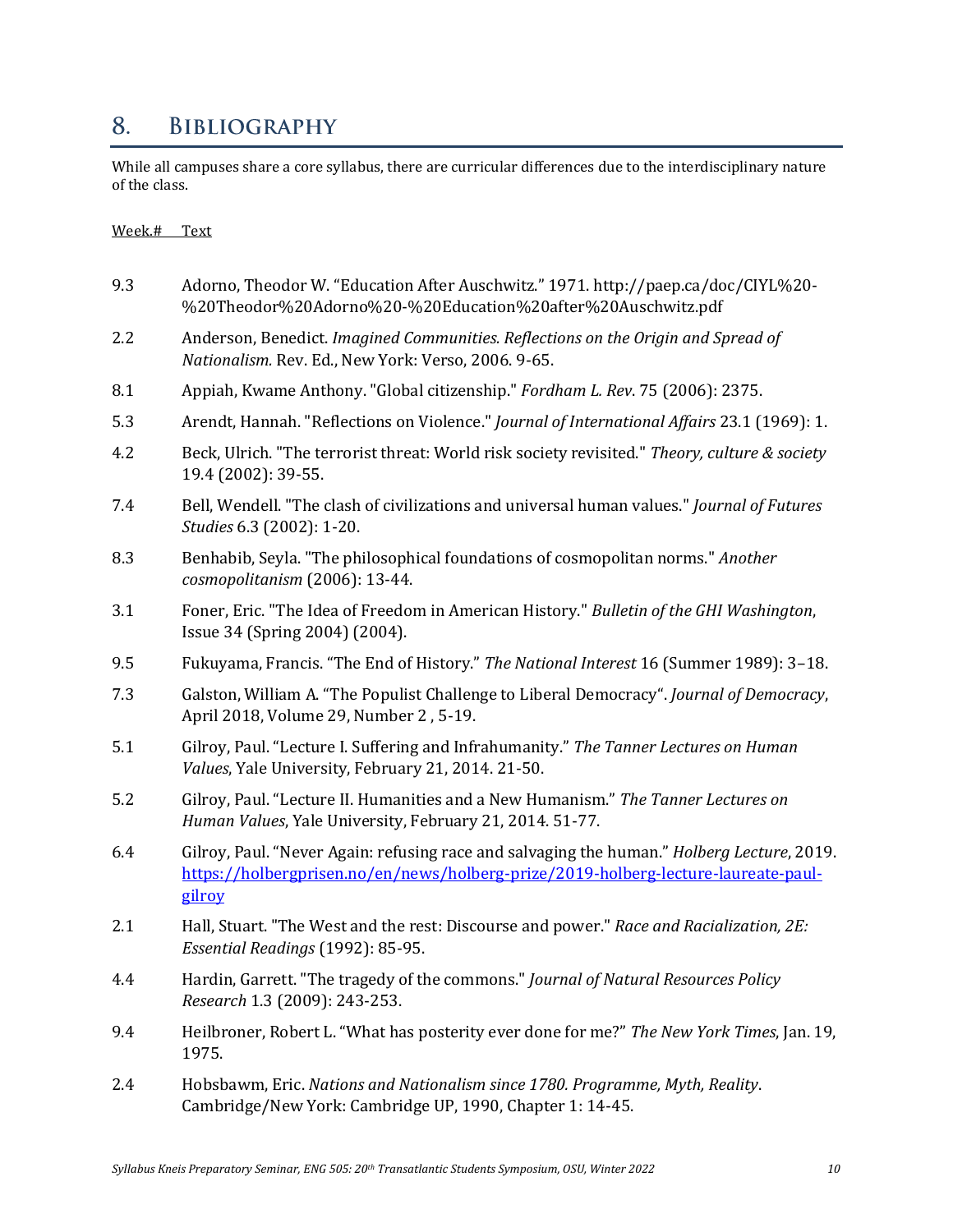- 7.5 Huntington, Samuel P. "The clash of civilizations?." *Culture and politics*. Palgrave Macmillan, New York, 2000. 99-118.
- 4.1 Huysmans, Jef. "The jargon of exception—on Schmitt, Agamben and the absence of political society." *International political sociology* 2.2 (2008): 165-183.
- 6.3 Inglehart, Ronald, and Pippa Norris. "The true clash of civilizations." *Foreign policy* (2003): 63-70.
- 2.3 Krasner, Stephen D. "Sovereignty." *Foreign Policy* (2001): 20-29.
- 3.2 Kunow, Rüdiger. "Another kind of intimacy: Care as transnational and transcultural relationship." *Age, Culture, Humanities* 2.1 (2015): 329-335.
- 8.4 Kymlicka, Will. "Liberal nationalism and cosmopolitan justice." *Another cosmopolitanism* (2006): 128-44.
- 9.1 Latour, Bruno. *We Have Never Been Modern*. Harvard University Press, 2012. Introduction.
- 8.2 Micklethwait John, and Adrian Wooldridge. "The Globalization Backlash." *Foreign Policy* No. 126 (Sep. - Oct., 2001), pp. 16-18+20+22+24+26.
- 3.4 Myskja, Bjørn K. "The categorical imperative and the ethics of trust." *Ethics and Information Technology* 10.4 (2008): 213-220.
- 3.3 Pecorino, Philip. "Kant, The Categorical Imperative, and the Golden Rule."
- 6.1 Sen, Amartya. "Development as freedom (1999)." *The globalization and development reader: Perspectives on development and global change* 525 (2014).
- 6.2 Smith, Linda Tuhiwai. *Decolonizing methodologies: Research and indigenous peoples*. Zed Books Ltd., 2013. (excerpts)
- 7.1 Snyder, Jack. "One world, rival theories." *Foreign policy* 145 (2004): 52.
- 9.2 Wynter, Sylvia. "Unsettling the coloniality of being/power/truth/freedom: Towards the human, after man, its overrepresentation—An argument." *CR: The new centennial review* 3.3 (2003): 257-337.
- 7.2 Zakaria, Fareed. "The rise of illiberal democracy." *Foreign Affairs* (1997): 22-43.
- 4.3 Zinn, Jens O. "A monstrous threat': how a state of exception turns into a 'new normal." *Journal of Risk Research* 23.7-8 (2020): 1083-1091.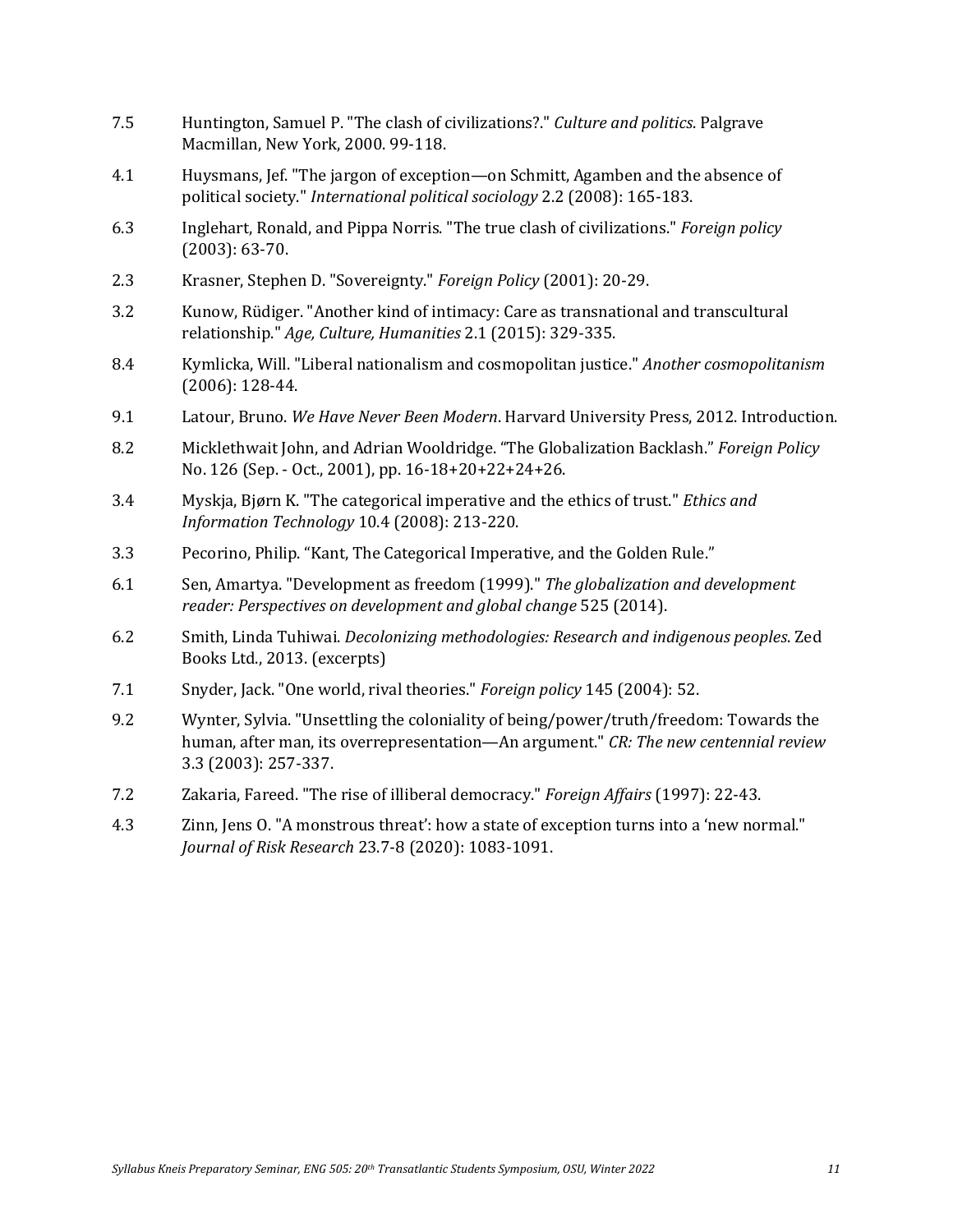#### <span id="page-11-0"></span>**COURSE ASSIGNMENTS** 9.

The objective of all assignments is to lead you step by step to the creation of your research paper and presentation.

#### *1) Discussion Board*

Students will have to participate in the Forum.

Location: # TBA (# OSU Canvas or HU Moodle)

- Introduce yourself initially to the forum by saying who you are, what your study interests are, and whatever else you would like people to know about yourself.
- You then need to write at least 5 posts for the forum of substantial length and quality. This cannot just be a brief response of twitter length, or a link, but has to be a contribution for discussion of at least 2 paragraphs of length which opens up a possible discussion topic and/or discusses or introduces a topic and/or provides a thoughtful response to a post opened by someone else earlier.

#### *Grading: 5 points total*

- 1 point per substantial post, but only a maximum of 5 points

### *2) Presentation of an Assigned Text (Weeks 1-9)*

In the beginning of the quarter, the texts will be distributed amongst all participants. Texts will be presented by 1 or 2 students (see schedule below). The presentation should introduce the main arguments of the text and briefly explain the historical background. The duration of the presentation should be **approx. 5 minutes**. During the discussion, the presenters will then also be responsible for facilitating the class discourse by being the experts on the text. Whether you are presenting or not, **everybody is required to read all the texts**, unless they are marked as additional. If you share a presentation with another student, both of you must speak for an equal portion of the time. A summary of the presentation is to be posted on blackboard after the session.

#### *Grading: 10 points total*

- complexity of the argument (up to 5 points)
- correct rendition of the argument (1 point)
- clarity of the argument (1 point)
- adequate use or non-use of technology and/or visual aids and/or handout (1 point)
- handling your responses to questions (1 point)
- pose and clarity of speaking (1 point)

### *3) Outline of your Research Topic (Weeks 5 Session 2, via e-mail)*

Elaborate on your project description to allow for a discussion. Students will discuss their research process in class. Students need to find additional research beyond the texts provided by the instructor, at least 3 scholarly articles or books. These can be the same that you will use for the research presentation. Specifically, the text should contain the following:

- a) a more elaborate description of your topic (1 page, 1.5-spaced, 12 point)
- b) a tentative structure of your argument (half a page)
- c) a tentative outline of research texts you are thinking of using provide brief justification/explanation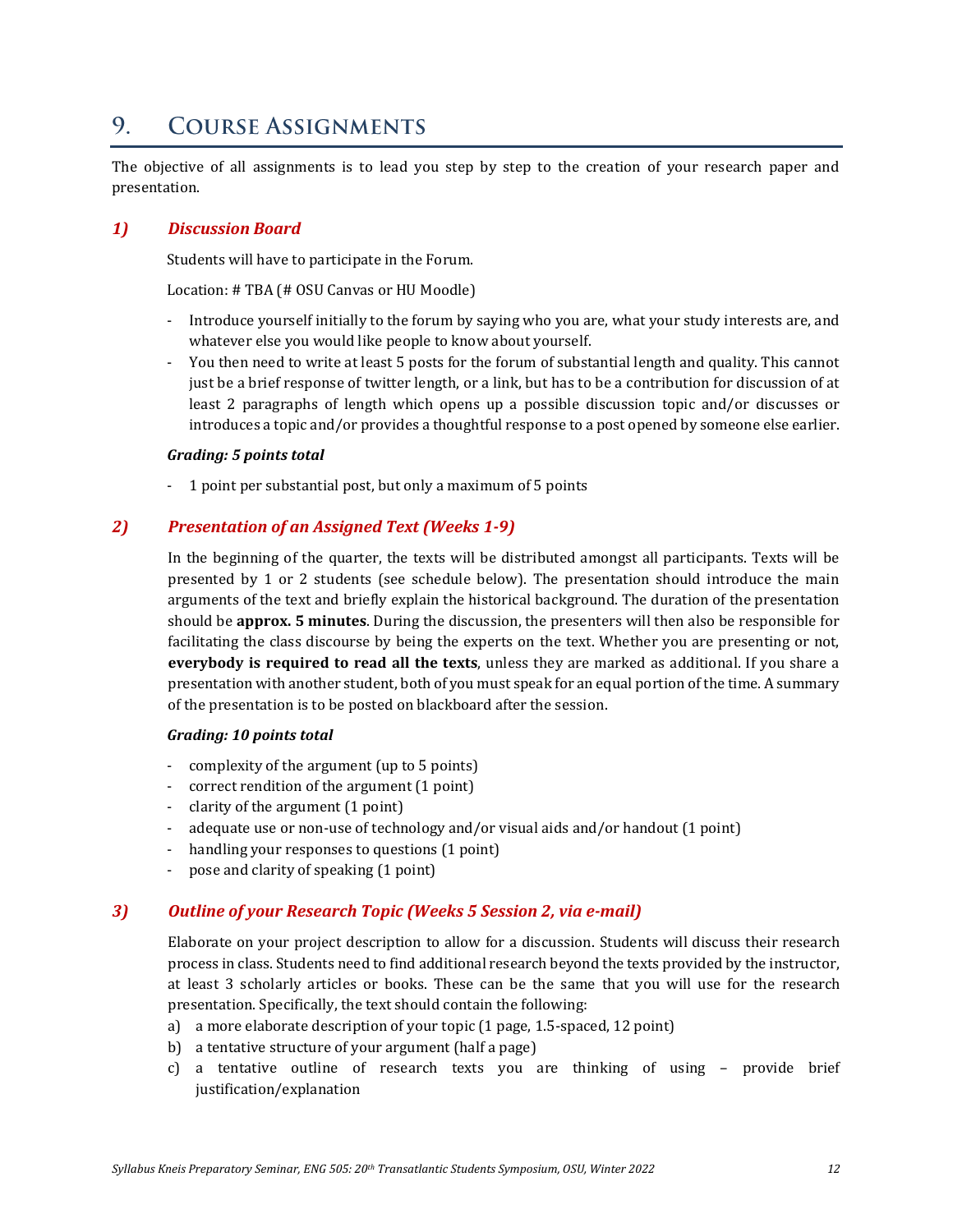d) a brief reflection on what you are expecting with respect to the contact with the European students, and from travelling abroad (max. 1 page)

#### *Grading: 10 points total*

- 3 points for complexity of the argument (Part a)
- 1 point for structure (Part b)
- 2 points for research outline (Part c)
- 3 points for complexity of the argument (Part c)
- 0.5 points for correct bibliography and correct citation (choose either MLA or APA, see Appendices II and III, page [19,](#page-17-0) and stick to one method throughout your paper).
- 0.5 points for spelling and language

*Penalties for turning it in later (unless there is a legitimate reason - tell me in advance to negotiate an individual turn-in date):*

- Turning in the assignment late: -.1 points per day
- if you turn it in on the same day but later,  $-1/2$  a point

### *4) Research Presentation (Weeks 9-10)*

Students will work on their own and present a topic of their own choice. The presentation must not be longer than **15 minutes**. Students need to find additional research beyond the texts provided by the instructor, at least 3 scholarly articles or books. These can be the same that you already found for the research outline paper. The presentations are the preparation for the symposium presentation. A summary of the presentation is to be posted on blackboard after the session.

#### **Guidelines:**

- Justify why you think your topic is of relevance.
- Put your own topic into its proper historical and/or political context.
- Structure your argument clearly.
- Time yourself, you only have 15 minutes. PRACTICE.
- Spell-check your powerpoint / visual aids / handout. Manually. REALLY.
- Prepare up to 3 questions for class discussion.
- Prepare to be interrupted if your time is up.

#### *Grading: 10 points total*

- complexity of the argument (up to 5 points)
- adequate use of your research articles (1 point)
- clarity of the argument (1 point)
- adequate use or non-use of technology and/or visual aids and/or handout (1 point)
- handling your responses to questions (1 point)
- pose and clarity of speaking (1 point)

For general remarks, see the presentation guidelines in Appendix I, pag[e 15.](#page-14-0)

### *5) Research Paper (due Week 11, via e-mail – or individual schedule)*

This is the final written version of your presentation paper, based on you **Research Outline Paper**  and your **Presentation**. You need to use at least 5 scholarly articles or books, including the 3 scholarly research articles or books you have already identified on your own, and may also use any texts already assigned. Standard citation methods apply. The paper should be **approx. 6 pages** of text (12 point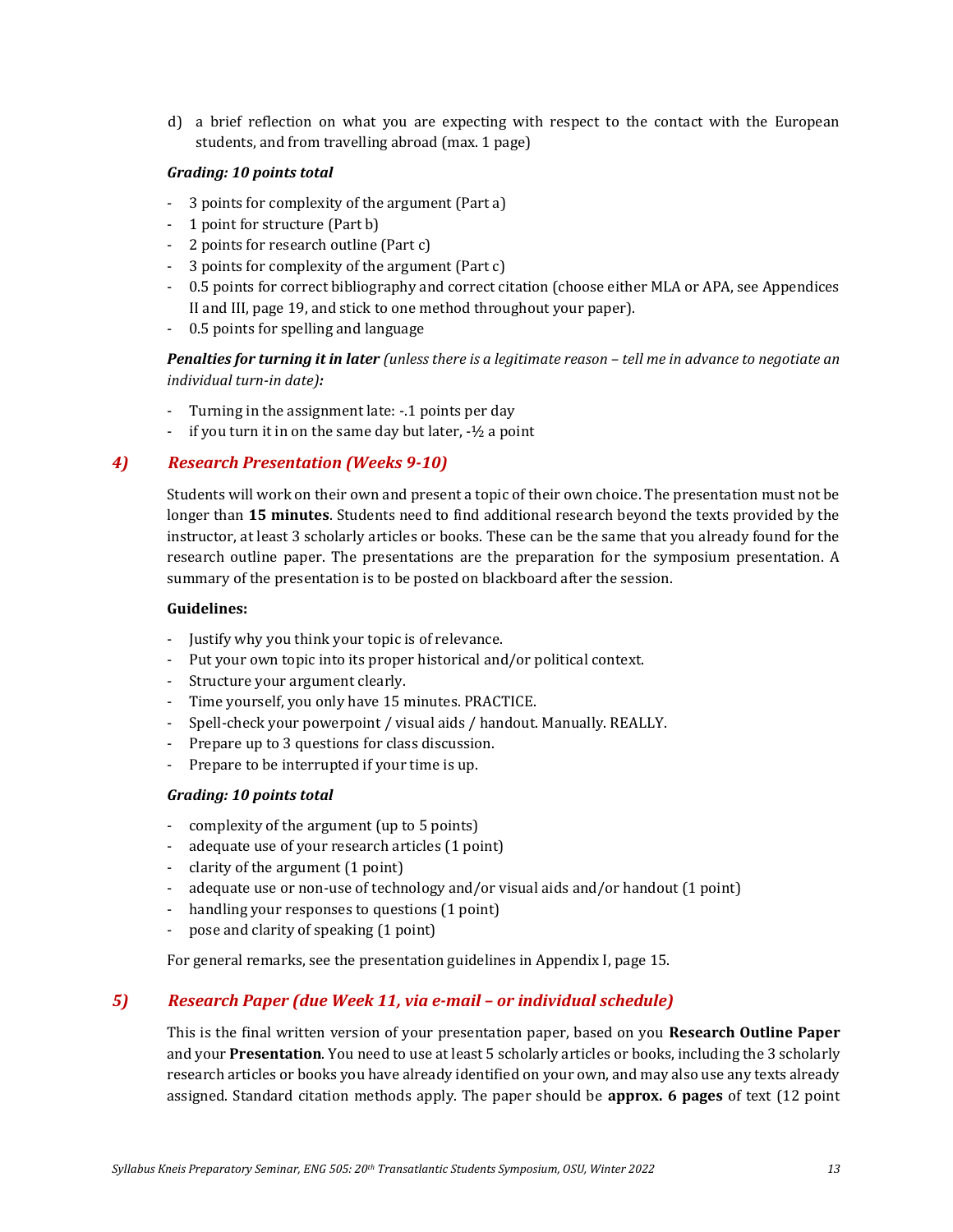Times, 1.5-spaced, 1 in. margins) plus bibliography. **Due Date: Friday, 03/19, by 12:00 PM noon, via e-mail.** I will fly to Germany in advance to prepare for the symposium, and will need to grade the papers by the end of that week in order to give you credit.

#### *Grading: 15 points total*

- 5 points for complexity of the argument
- 2 points for correct bibliography and correct citation (choose either MLA or APA, see Appendices II and III, pag[e 19,](#page-17-0) and stick to one method throughout your paper).
- 1 point for spelling and language
- 1 point for structure
- 1 point for fulfilling formal criteria (formatting, length, etc.)
- 1 point per cited article or book that you individually researched (min. 3 articles, max. 3 points)
- 1 point per other cited article or book, which may or may not have been assigned for class (min. 2 articles or books, max. 2 points)

*Penalties for turning it in later (unless there is a legitimate reason - tell me in advance to negotiate an individual turn-in date):*

- Turning in the assignment late: -.1 points per day
- if you turn it in on the same day but later,  $-1/2$  a point

#### <span id="page-13-0"></span> $10<sub>l</sub>$ **FINAL GRADE DISTRIBUTION**

| Maximum possible points:<br>60 points |                                |           |
|---------------------------------------|--------------------------------|-----------|
| 1)                                    | Presentation of Assigned Text: | 10 points |
| 2)                                    | Research Outline:              | 10 points |
| 3)                                    | <b>Research Presentation:</b>  | 10 points |
| 4                                     | Final Research Paper:          | 15 points |
| 5                                     | Discussion Forum:              | 5 points  |

#### Grading:

| A           | 95% | to under or equal | 100% | 47.5     | to under or equal | 50   | points |
|-------------|-----|-------------------|------|----------|-------------------|------|--------|
| A-          | 90% | to under          | 95%  | 45       | to under          | 47.5 | points |
| $B+$        | 87% | to under          | 90%  | 43.5     | to under          | 45   | points |
| B           | 83% | to under          | 87%  | 41.5     | to under          | 43.5 | points |
| <b>B-</b>   | 80% | to under          | 83%  | 40       | to under          | 41.5 | points |
| $C+$        | 77% | to under          | 80%  | 38.5     | to under          | 40   | points |
| $\mathbf C$ | 73% | to under          | 77%  | 36.5     | to under          | 38.5 | points |
| $C-$        | 70% | to under          | 73%  | 35       | to under          | 36.5 | points |
| $D+$        | 67% | to under          | 70%  | 33.5     | to under          | 35   | points |
| D           | 63% | to under          | 67%  | 31.5     | to under          | 33.5 | points |
| D-          | 60% | to under          | 63%  | 30       | to under          | 31.5 | points |
| F           | 0%  | to under          | 60%  | $\theta$ | to under          | 30   | points |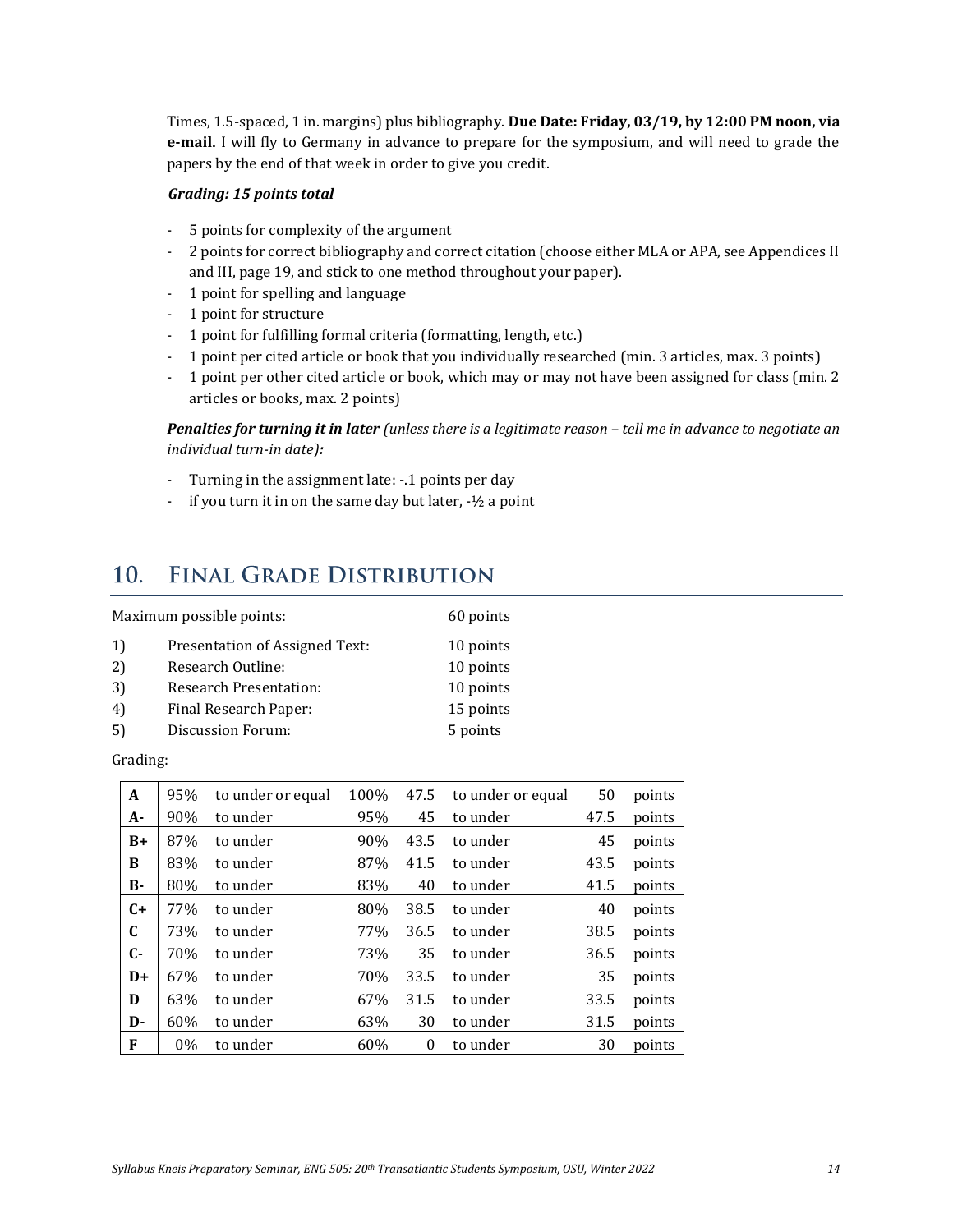#### <span id="page-14-0"></span> $11.$ **STUDENT LEARNING OUTCOMES**

The course seeks to develop in students…

- an understanding for the central issues relevant to the symposium theme, which includes knowledge in international policy, and is measured through coursework (MPP Learning Outcome 2)
- an interdisciplinary outlook, combining methods of political science and cultural studies, which is measured through coursework (MPP Learning Outcome 4)
- an understanding of the necessity to theorize culture and politics, and to apply different theoretical models to different circumstances, which is measured through coursework
- the ability to present the basic argument of a scholarly text and use it as a resource, which is measured through coursework
- the ability to work collaboratively and collegially, which is measured through coursework and the public presentation (MPP Learning Outcomes 5, 7)
- the ability to develop own scholarly approaches to a topic, and to conduct own research and write a response paper based upon what was discussed in class, and the student's own research interest, which is measured through coursework and the public presentation (MPP Learning Outcome 1)
- the ability to reflect critically on the encounter with another culture, and on one's own identity, which is measured through coursework and applied throughout the field school (MPP Learning Outcome 4)
- the ability to hold a presentation in an international student conference setting (MPP Learning Outcome 5, 3)
- the ability conduct serious and original research following ethical guidelines, which is measured through coursework (MPP Learning Outcome 6)

(MPP Learning Outcomes: http://liberalarts.oregonstate.edu/spp/mpp/mpp-program/mission-and-learning-outcomes)

### <span id="page-14-1"></span>12. **GENERAL ARGUMENTATION RULES** (FOR PRESENTATIONS AND PAPERS)

- If you refer to somebody or a text, always provide a detailed source. Never say "As Aristotle has said, …" but provide a concrete source. You will find that many quotes are continually misattributed. Do the research.
- Be respectful of others' opinions and arguments, no matter how harshly you may disagree. Any criticism must be aimed at the argument or subject matter ("*argumentum ad rem*"), not at the person ("*argumentum ad hominem*").
- If you disagree with a certain position, make sure you represent it accurately in all its scope, and not as a distorted caricature ("straw man argument").
- Base your argument on a solid database, not just on your own experiences or things you have heard ("anecdotal evidence").
- Just because a famous or influential person made a certain argument, does not automatically provide it with legitimacy ("argument from authority").
- Just because something occurs in nature, does not make it good ("naturalistic fallacy").
- See also: www.fallacyfiles.org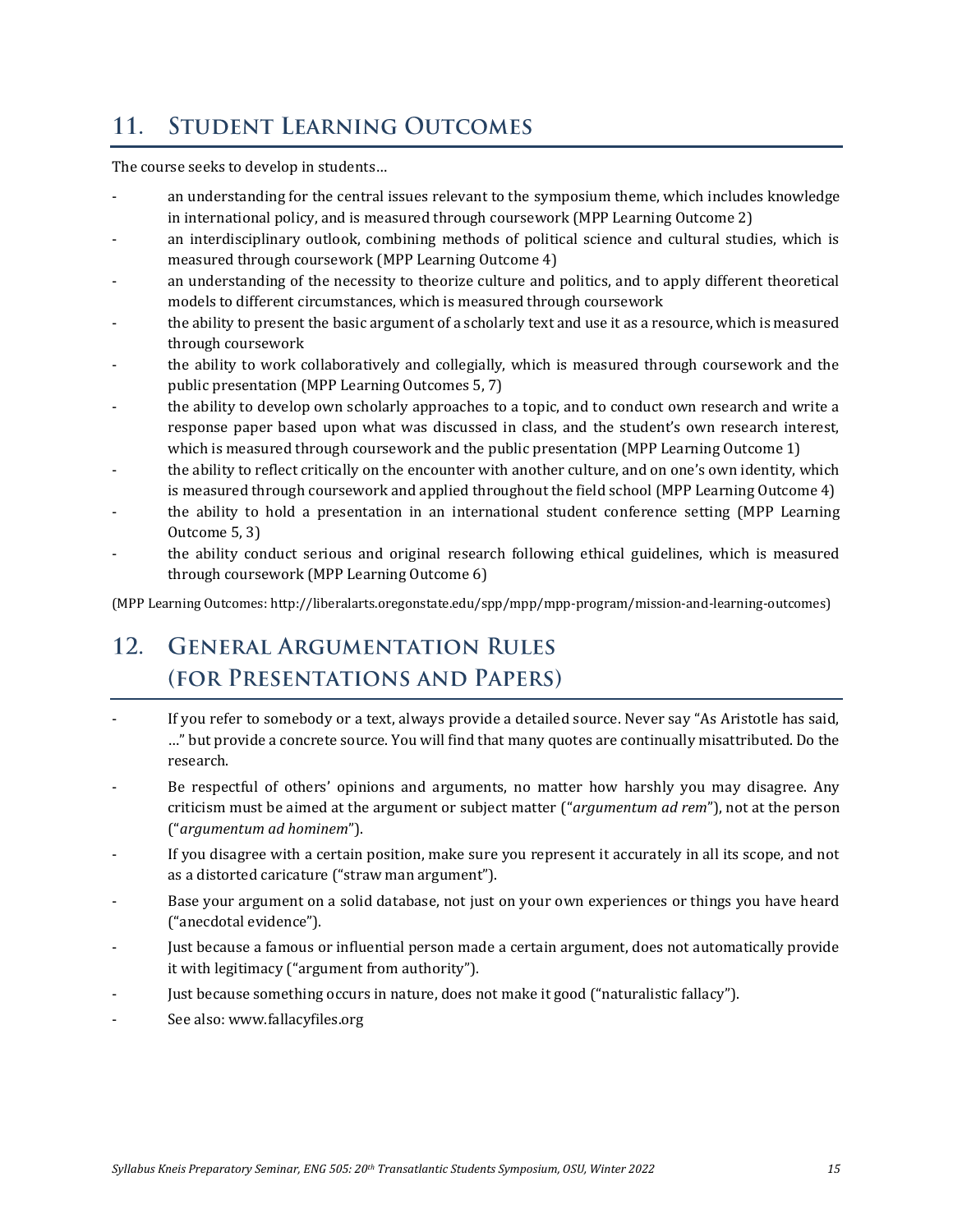#### <span id="page-15-0"></span>13. **STUDENTS WITH DISABILITIES**

Accommodations for students with disabilities are determined and approved by Disability Access Services (DAS). If you, as a student, believe you are eligible for accommodations but have not obtained approval please contact DAS immediately at 541-737-4098 or at http://ds.oregonstate.edu. DAS notifies students and faculty members of approved academic accommodations and coordinates implementation of those accommodations. While not required, students and faculty members are encouraged to discuss details of the implementation of individual accommodations.

#### <span id="page-15-1"></span>**STUDENT CONDUCT** 14.

Please review and adhere to th[e Expectations for Student Conduct,](http://oregonstate.edu/studentconduct/http:/%252Foregonstate.edu/studentconduct/code/index.php) as posted on [https://beav.es/codeofconduct.](https://beav.es/codeofconduct)

#### <span id="page-15-2"></span>**REACH OUT FOR SUCCESS**  $15.$

University students encounter setbacks from time to time. If you encounter difficulties and need assistance, it's important to reach out. Consider discussing the situation with an instructor or academic advisor.

Learn about resources that assist with wellness and academic success at oregonstate.edu/ReachOut. If you are in immediate crisis, please contact the Crisis Text Line by texting OREGON to 741-741 or call the National Suicide Prevention Lifeline at 1-800-273-TALK (8255)

For Ecampus Students: Learn about resources that assist with wellness and academic success. Ecampus students are always encouraged to discuss issues that impact your academic success with the Ecampus Success Team. Email ecampus.success@oregonstate.edu to identify strategies and resources that can support you in your educational goals.

If you feel comfortable sharing how a hardship may impact your performance in this course, please reach out to me as your instructor. (Instructors: consider tailoring this statement to your personal voice.)

For mental health:

Learn about counseling and psychological resources for Ecampus students. If you are in immediate crisis, please contact the Crisis Text Line by texting OREGON to 741-741 or call the National Suicide Prevention Lifeline at 1-800-273-TALK (8255).

For financial hardship:

Any student whose academic performance is impacted due to financial stress or the inability to afford groceries, housing, and other necessities for any reason is urged to contact the Director of Care for support (541-737-8748).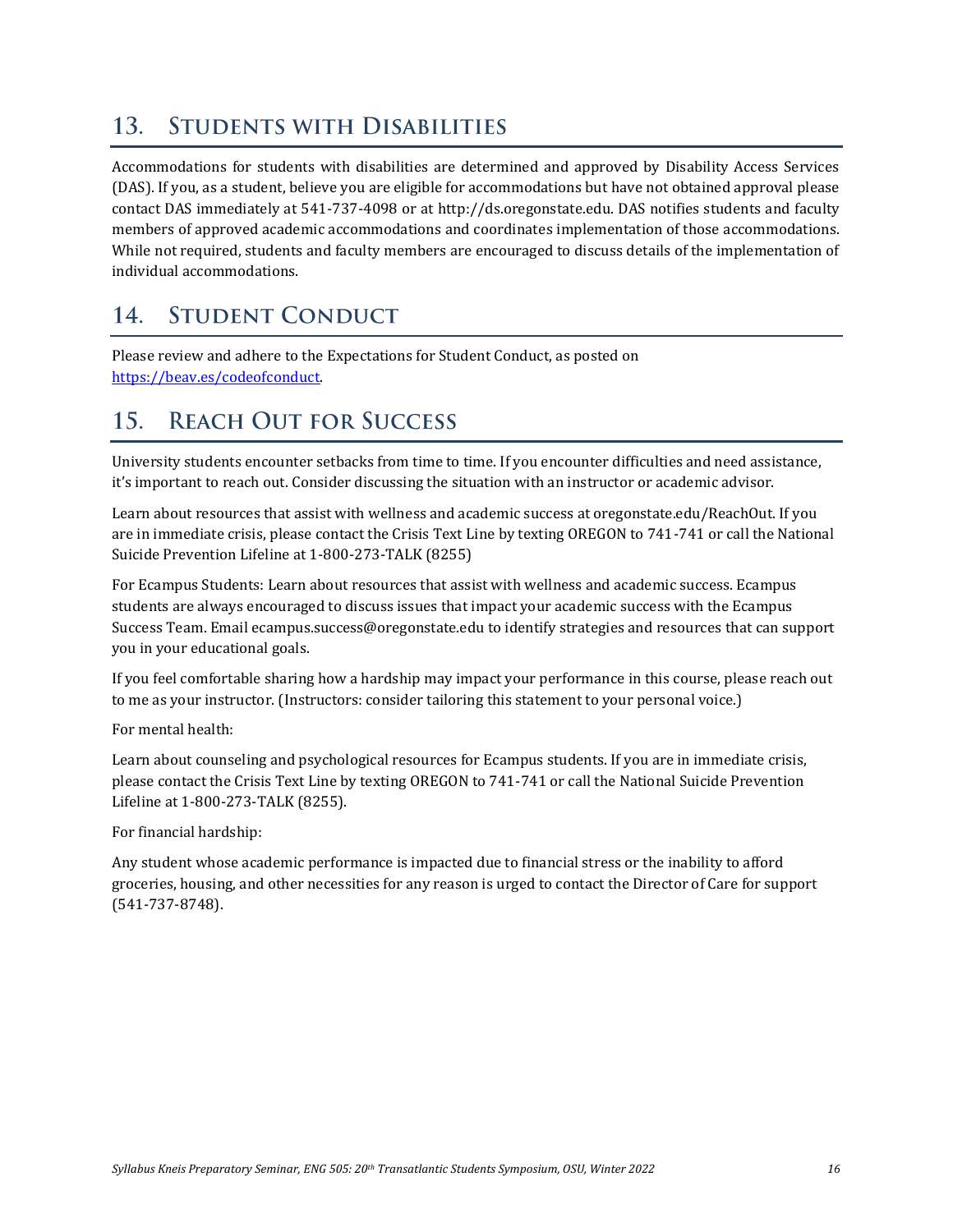#### <span id="page-16-0"></span>**APPENDIX I: PRESENTATION GUIDELINES**  $16.$

### **16.1. When Introducing a Text**

*These questions need not be answered verbatim or in that order– but address them or be kept in mind.*

- What is it about?
- Who is the author? (relevant if important person of history -- but no extended biographies)
- What is the context?
- What is the line of argument?
- What are the theoretical assumptions? Does the text speak to a specific school of thought?
- How is it written? What can you derive from the structure of the text?
- How was it perceived? What has it achieved? (relevant if this text is a historical source or has had a deep impact on a field of research)
- Provide own evaluations and analysis, briefly.

### **16.2. When Presenting Your Own Analysis or Argument**

*These questions need not be answered verbatim or in that order– but address them or be kept in mind.*

- Be transparent: name your sources, provide a handout with a bibliography and a structure of your presentation.
- Provide a clear line of argument
- Prefer analysis over opinion, personal experiences and anecdotal knowledge
- Be clear to differentiate between your own analysis and someone else's.

### **16.3. Q&A Rules**

- Welcome critique as an opportunity to better yourself.
- When critiquing others, aim the argument at the issue, not the person, and remain respectful.
- When you don't know what to answer, offer to follow up with them later -- don't improvise.

### **16.4. General Presentation Rules**

- Everybody is nervous. EVERYBODY.
- Everybody makes mistakes.
- Preparation always helps.
- Practice.
- A class presentation is supposed to help you to learn, you are not expected to be perfect.

#### *16.4.1. Content*

The presentation is not about you. It is about the content.

### *16.4.2. Structure*

- You are *communicating*, not talking *at* somebody.
- Make sure you do everything to get your message across in the short time you have.
- Tell them what you're about to tell them. -- Tell them. -- Tell them what you've just told them.
- Intelligent redundancy is good.
- Patronizing is bad.

### *16.4.3. Modes of Presenting*

- Do what you feel is most comfortable to you.
- Talk loudly and clearly.
- Make eye contact as much as possible.
- Provide a handout with your most important points, central quotes or data (brief!), works cited, and your contact information.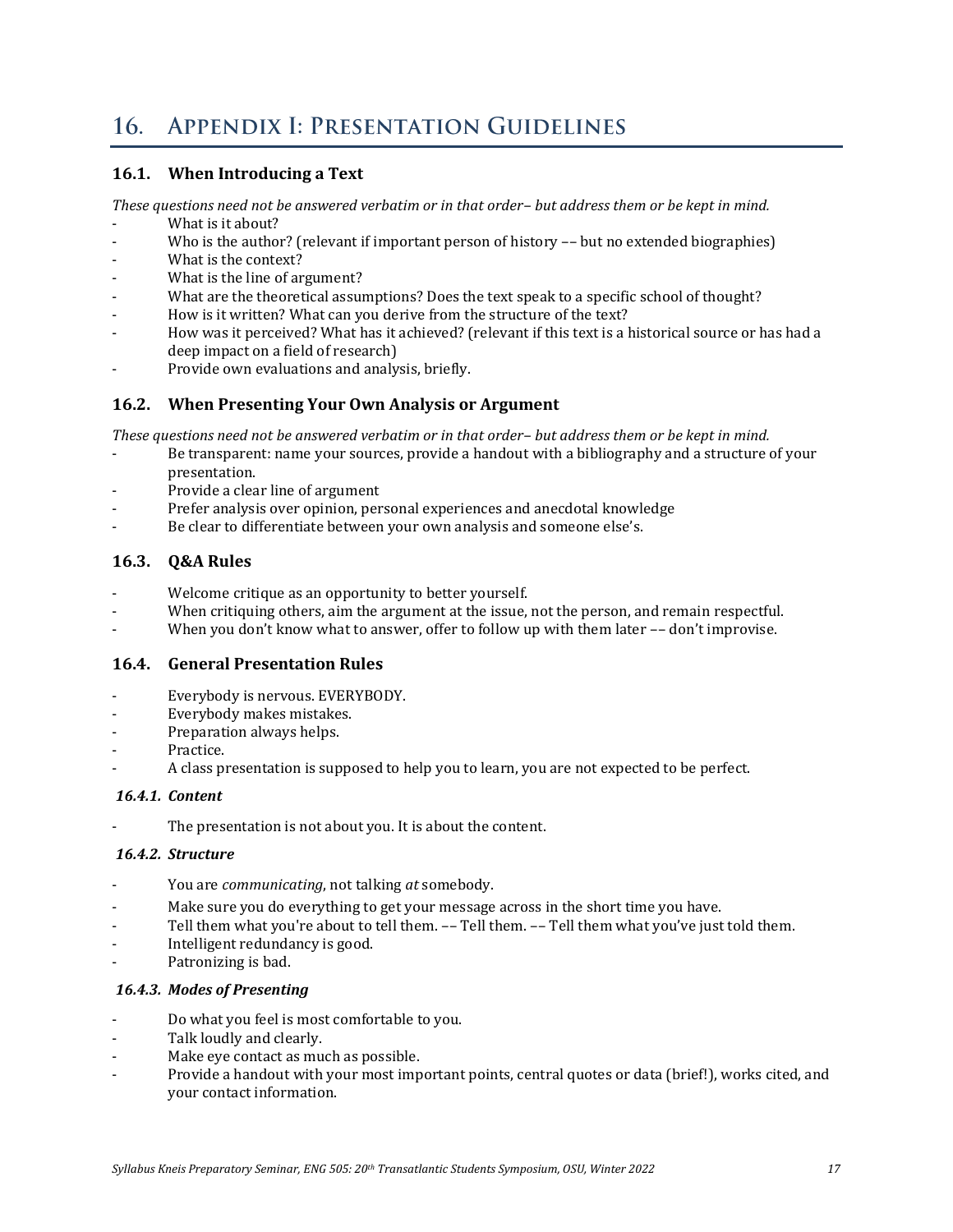*Reading out a written text:*

- pro: safety, you tend to forget less, you can formulate better
- contra: inflexible, less communicative

#### *Speaking freely (without notes):*

- pro: flexible, can adapt to audience quickly, communicative
- contra: needs experience, you may forget things, imperfect formulations
- you may compensate with a handout

*Speaking freely with notes*

- possibly best of both worlds
- you may even write an introduction & a closing to read out

#### *16.4.4. Time*

- Time yourself. You have limited time allotted. Test out your presentation beforehand; then add 2-3 minutes. You will always take longer than planned.
- Provide a handout collating your most important findings, central quotes, a bibliography, and your contact information. If you forget to say something important in the presentation, it'll be there.

#### *16.4.5. Technology*

- Use technology only if necessary.
- Only use technology that you know how to handle.
- Be sure to have reliable equipment. If possible, bring your own computer. Apple computer owners: bring an adapter cable for VGA. Assume no HDMI compatibility.
- Make backups of your presentation. Make a backup of the backup.
- Be only as fancy as absolutely necessary. Anything flashy that distracts from your message can go.
- Sometimes, a Canvas is enough.
- A paper handout may substitute or supplement a visual presentation. It gives people something to take away.
- Be prepared for tech to break down.

#### *16.4.6. Attire*

- Appear professional. This is work, it should look like that. Respect your audience.
- There will always be a question from the audience you won't like. Be cordial. Admit if you don't know something; promise to get back with more information.
- Know how to react: "Never answer the question that is asked of you. Answer the question that you wish had been asked of you." (Robert S. McNamara, *The Fog of War*, 87:11-87:19)

#### *16.4.7. Remember Murphy's Law*

- Nothing is as easy as it seems. -- Everything takes longer than expected. -- And if something can go wrong it will, –– at the worst possible moment.
- Well, hopefully not. But be prepared anyway. Presentations are always a test of how to react to unforeseen circumstances, and the more you practice, the more experienced you'll be. Good luck!

#### **16.5. Netiquette: How to Present Yourself Online**

- Always remember you are still talking to human beings it is very easy to lose sight of that online.
- Try to build community with your fellow students by being active in the discussion, by responding to
- their posts, and by taking part in the Q&A peer critique process after uploaded assignments.
- Check your spelling --- mistakes in writing are unnecessary distractions from what you want to say.
- Name your sources.
- <span id="page-17-0"></span>Be concise but substantial. Remember that people tend to read in an F-pattern online: first paragraphs are read, then beginnings oftentimes just scanned (sadly). Make it interesting.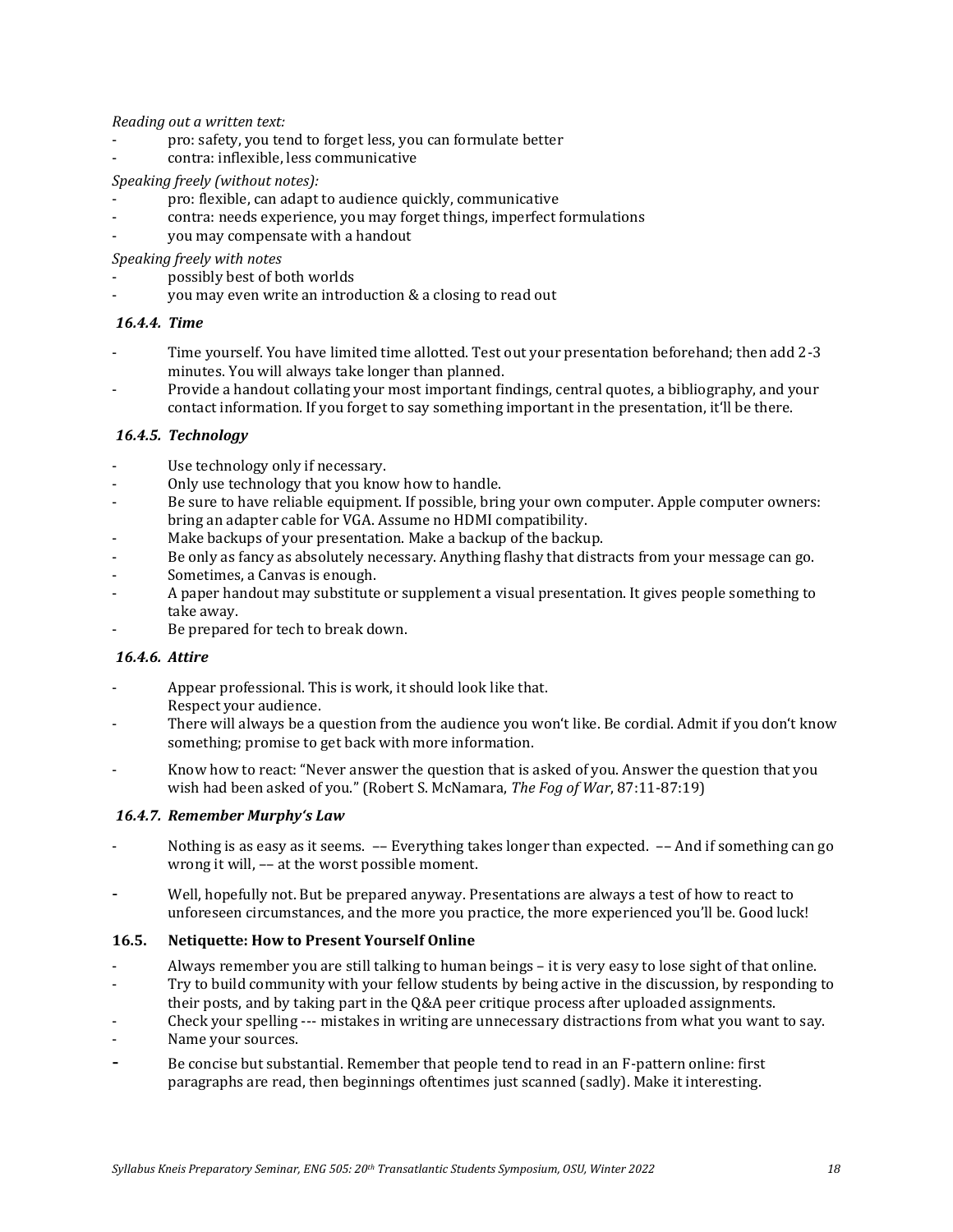#### <span id="page-18-0"></span>**APPENDIX II: CITATION GUIDE MLA**  $17<sub>1</sub>$

You can use MLA or APA style for citations, see: [owl.english.purdue.edu/owl/resource/560/01.](http://owl.english.purdue.edu/owl/resource/560/01) The major rules MLA style are summarized here, as follows:

#### **Page/font format:**

- Font Size 12 pt (use a normal system font like Times New Roman, Arial, Cambria, etc.)
- Line spacing 1.5
- Footnotes: 10 pt, Line spacing 1
- Indent quotations longer than 3 lines, with 10 pt size font
- Mark omitted parts of a quotation with squared brackets to distinguish them from possible (round) brackets within the quotation:

"*Falling Down* is a smart film, but it struggles [...] to convince viewers that [the hero] represents an ultimately (mythologically) redundant model of white masculinity." (Kennedy 2000: 122)

**Bibliographical reference** in parentheses (Author Year: Page):

Blabla blabla (Soja 1989: 37).

When Works Cited holds more than one title of the same author and from the same year, specify text by adding letters to the publication date:

Blabla blabla (Soja 1989a: 37).

Blabla blabla (Soja 1989b: 1).

**Footnotes** should be used only for further comments, not as bibliographical reference.

The **Works Cited** appears at the end of your paper. The format is the following:

#### **For articles in collective volumes:**

Name, First Name. "Article". In: Name, First Name, ed. *Larger Volume*. Publishing Place: Publishing House, Year. Pages.

e.g. Kennedy, Liam. "Paranoid Spatiality: Postmodern Urbanism and American Cinema." In: Balshaw Maria, Liam Kennedy, eds. *Urban Space and Representation.* London: Pluto, 2000. 116-30.

(use ed. for one Editor, eds. for multiple Editors)

#### **For articles in journals or magazines:**

Name, First Name. "Article". *Magazine Title*. Magazine Number (Year): Pages.

e.g. Foucault, Michel. "Of Other Spaces." *Diacritics* 16.1 (1986): 22-27.

### **For monographs:**

Name, First Name. *Larger Volume*. Publishing Place: Publishing House, Year. Pages.

e.g. Soja, Edward. *Postmodern Geographies: The Reassertion of Space in Critical Social Theory*. London: Verso, 1989.

**For internet articles:** Name, First Name. "Article." *Main Web Site Title*. URL. Retrieved MM/DD/YYYY.

(or variations, such as organization name or alias in the first place, depending on nature of the web site)

- e.g. Edmunds, R. David. "The US-Mexican War: A Major Watershed." *PBS.*  pbs.org/kera/usmexicanwar/war/major\_watershed.html. Retrieved 09/01/2009.
- e.g. World Health Organization (WHO). *Active Ageing: A Policy Framework*. Geneva: WHO, 2002. who.int/ageing/publications/active/en. Retrieved 08/25/2011.

*Some publication guides say you do not need to list the URL any more – I require you to do this nevertheless.*